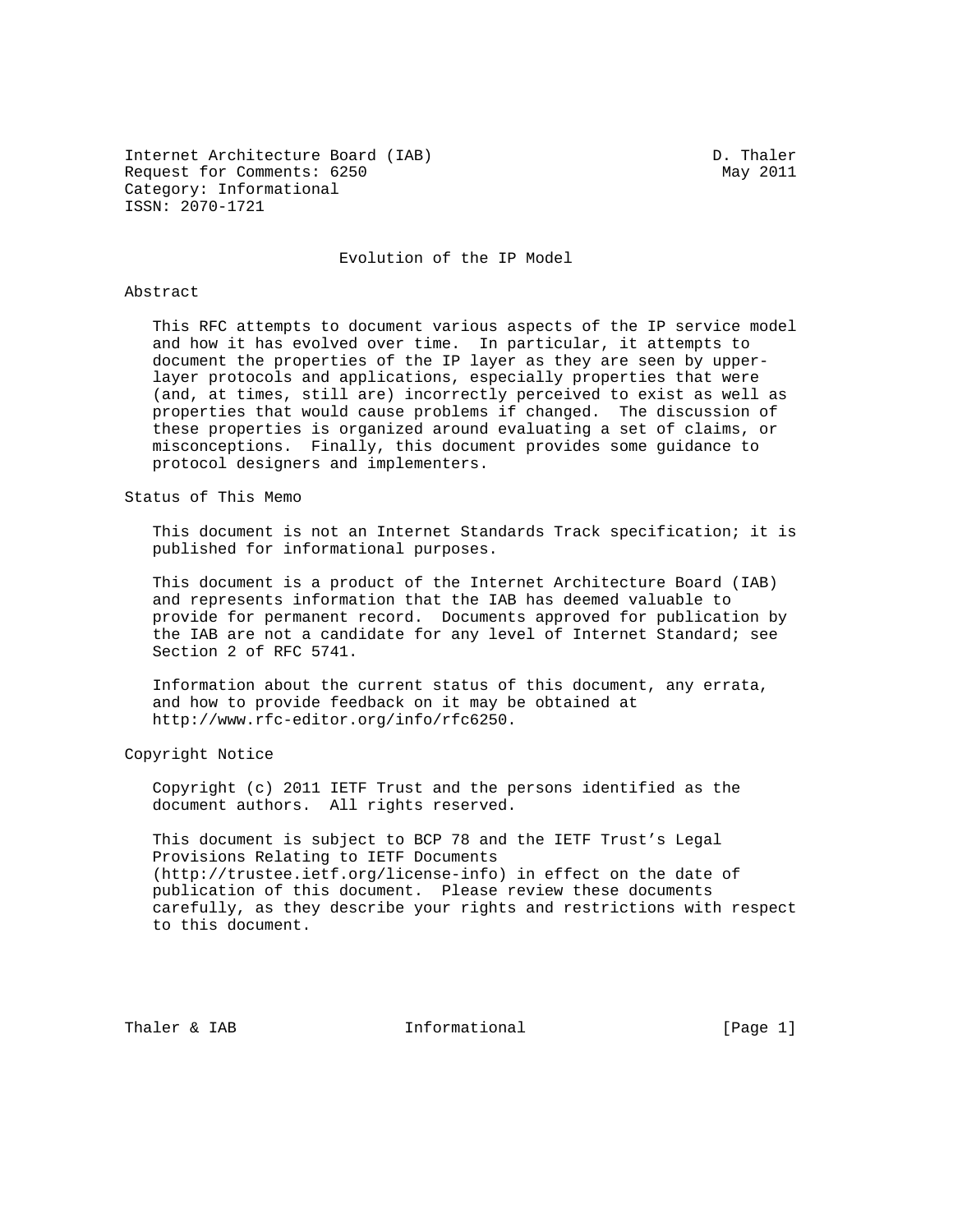Table of Contents

|  | 3.1.1. Claim: Reachability is symmetric 5                     |
|--|---------------------------------------------------------------|
|  |                                                               |
|  | 3.1.3. Claim: Error messages can be received in               |
|  | response to data packets 7                                    |
|  | 3.1.4. Claim: Multicast is supported within a link 7          |
|  | 3.1.5. Claim: IPv4 broadcast is supported 8                   |
|  | 3.1.6. Claim: Multicast/broadcast is less expensive           |
|  | than replicated unicast 8                                     |
|  | 3.1.7. Claim: The end-to-end latency of the first             |
|  | packet to a destination is typical 8                          |
|  |                                                               |
|  | 3.1.9. Claim: Loss is rare and probabilistic, not             |
|  |                                                               |
|  | 3.1.10. Claim: An end-to-end path exists at a                 |
|  | single point in time 10                                       |
|  |                                                               |
|  | 3.2. Misconceptions about Addressing 11                       |
|  | 3.2.1. Claim: Addresses are stable over long                  |
|  |                                                               |
|  | 3.2.2. Claim: An address is four bytes long 12                |
|  | 3.2.3. Claim: A host has only one address on one interface 12 |
|  | 3.2.4. Claim: A non-multicast/broadcast address               |
|  | identifies a single host over a long period of time 13        |
|  | 3.2.5. Claim: An address can be used as an                    |
|  | indication of physical location 14                            |
|  | 3.2.6. Claim: An address used by an application is            |
|  | the same as the address used for routing 14                   |
|  | 3.2.7. Claim: A subnet is smaller than a link 14              |
|  | 3.2.8. Claim: Selecting a local address selects               |
|  |                                                               |
|  | 3.2.9. Claim: An address is part of an on-link                |
|  |                                                               |
|  |                                                               |
|  | 3.3. Misconceptions about Upper-Layer Extensibility 16        |
|  | 3.3.1. Claim: New transport-layer protocols can               |
|  | work across the Internet 16                                   |
|  | 3.3.2. Claim: If one stream between a pair of                 |
|  | addresses can get through, then so can another 17             |
|  |                                                               |
|  | 3.4. Misconceptions about Security 17                         |
|  | 3.4.1. Claim: Packets are unmodified in transit 17            |

Thaler & IAB **Informational** [Page 2]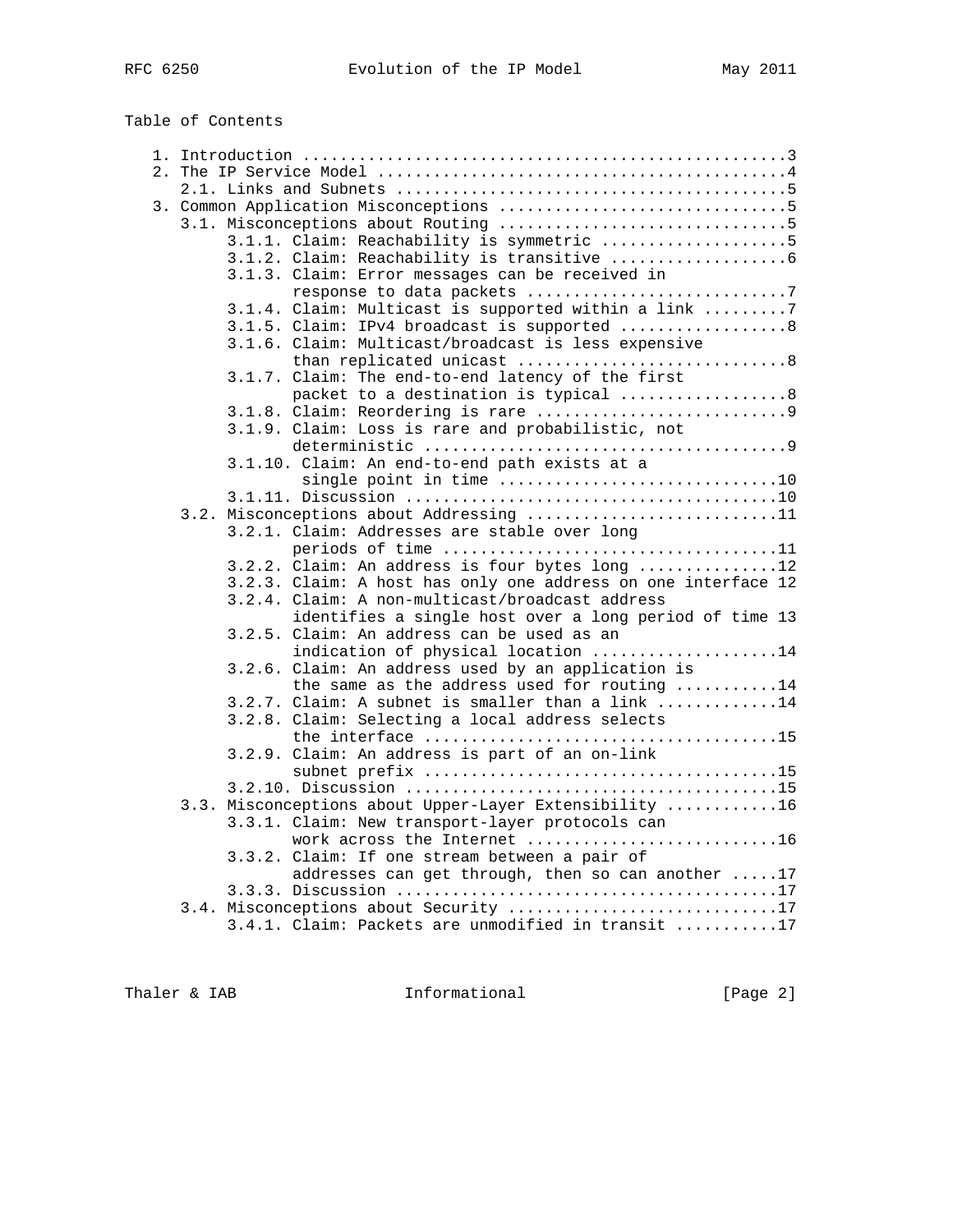| RFC 6250 |  |
|----------|--|
|          |  |

| 3.4.2. Claim: Packets are private 18             |  |
|--------------------------------------------------|--|
| 3.4.3. Claim: Source addresses are not forged 18 |  |
|                                                  |  |
|                                                  |  |
|                                                  |  |
|                                                  |  |
| 7. IAB Members at the Time of This Writing 20    |  |
| 8. IAB Members at the Time of Approval 20        |  |
|                                                  |  |
|                                                  |  |
|                                                  |  |
|                                                  |  |

#### 1. Introduction

 Since the Internet Protocol was first published as [IEN028] in 1978, IP has provided a network-layer connectivity service to upper-layer protocols and applications. The basic IP service model was documented in the original IENs (and subsequently in the RFCs that obsolete them). However, since the mantra has been "Everything Over IP", the IP service model has evolved significantly over the past 30 years to enable new behaviors that the original definition did not envision. For example, by 1989 there was already some confusion and so [RFC1122] clarified many things and extended the model. In 2004, [RFC3819] advised link-layer protocol designers on a number of issues that affect upper layers and is the closest in intent to this document. Today's IP service model is not well documented in a single place, but is either implicit or discussed piecemeal in many different RFCs. As a result, today's IP service model is actually not well known, or at least is often misunderstood.

 In the early days of IP, changing or extending the basic IP service model was easier since it was not as widely deployed and there were fewer implementations. Today, the ossification of the Internet makes evolving the IP model even more difficult. Thus, it is important to understand the evolution of the IP model for two reasons:

- 1. To clarify what properties can and cannot be depended upon by upper-layer protocols and applications. There are many misconceptions on which applications may be based and which are problematic.
- 2. To document lessons for future evolution to take into account. It is important that the service model remain consistent, rather than evolving in two opposing directions. It is sometimes the case in IETF Working Groups today that directions are considered or even taken that would change the IP service model. Doing this without understanding the implications on applications can be dangerous.

Thaler & IAB **Informational** [Page 3]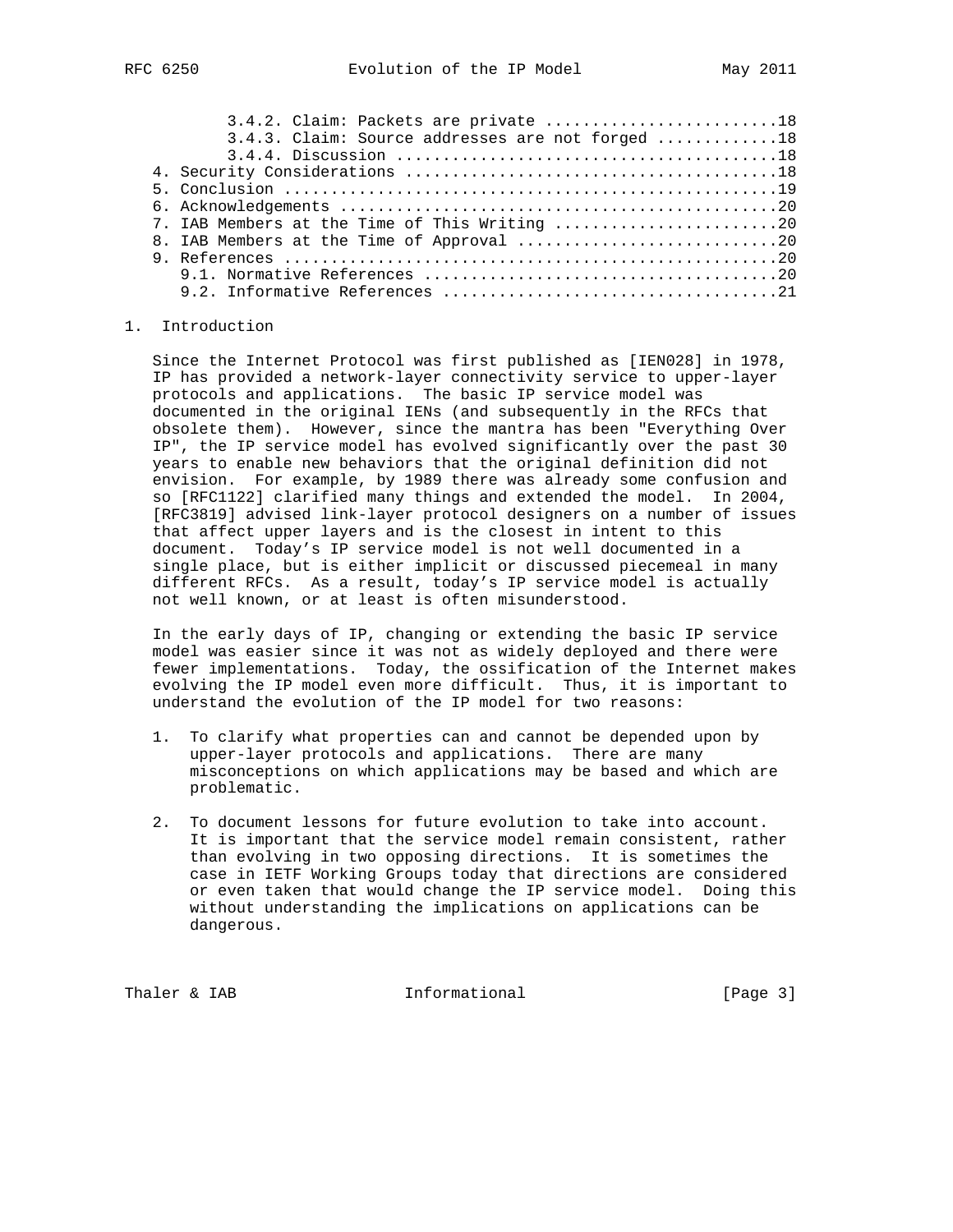This RFC attempts to document various aspects of the IP service model and how it has evolved over time. In particular, it attempts to document the properties of the IP layer, as seen by upper-layer protocols and applications, especially properties that were (and at times still are) incorrectly perceived to exist. It also highlights properties that would cause problems if changed.

## 2. The IP Service Model

 In this document, we use the term "IP service model" to refer to the model exposed by IP to higher-layer protocols and applications. This is depicted in Figure 1 by the horizontal line.



Source **Destination** 

IP Service Model

### Figure 1

 The foundation of the IP service model today is documented in Section 2.2 of [RFC0791]. Generally speaking, IP provides a connectionless delivery service for variable size packets, which does not guarantee ordering, delivery, or lack of duplication, but is merely best effort (although some packets may get better service than others). Senders can send to a destination address without signaling a priori, and receivers just listen on an already provisioned address, without signaling a priori.

Thaler & IAB **Informational** [Page 4]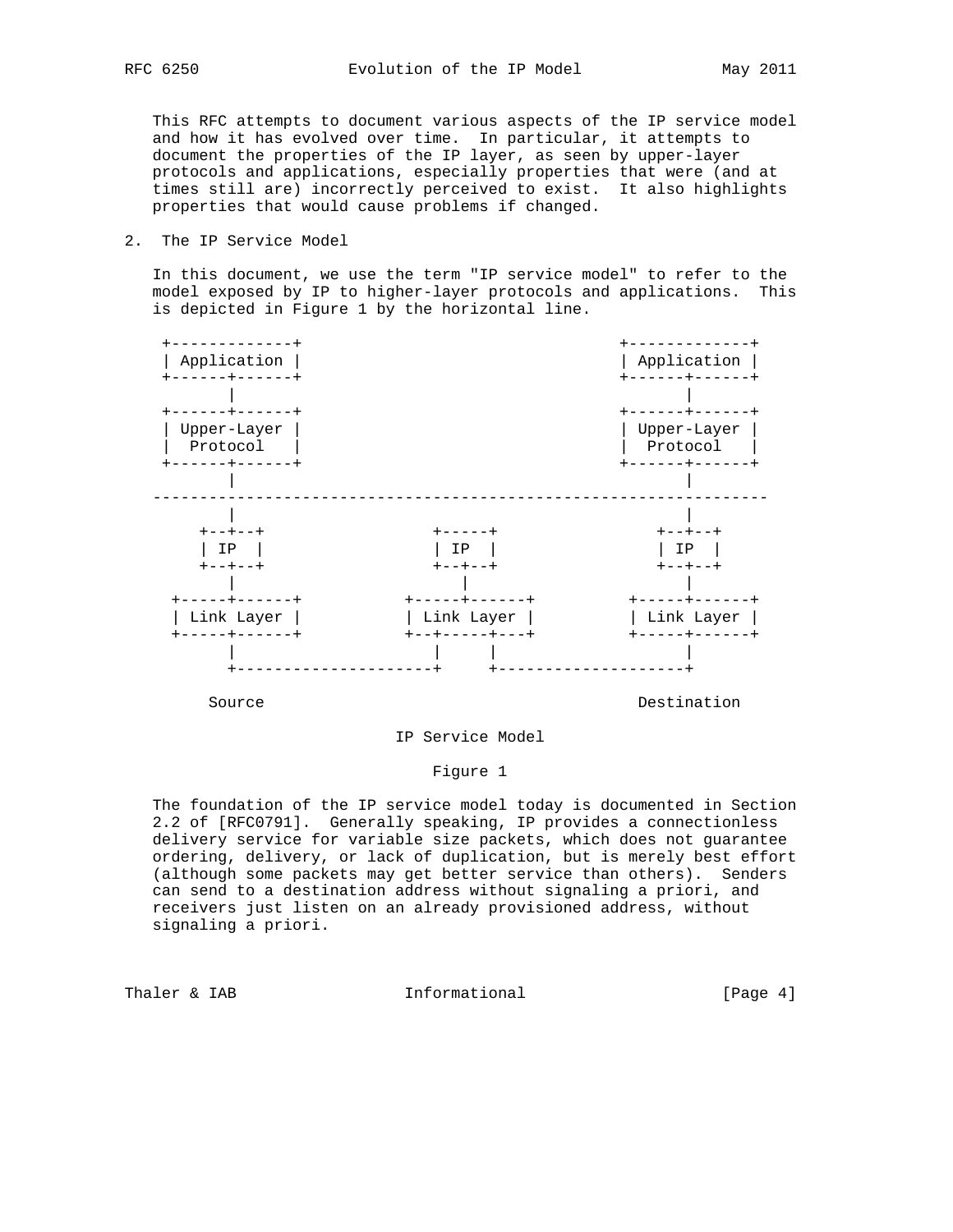Architectural principles of the IP model are further discussed in [RFC1958] and in Sections 5 and 6 of [NEWARCH].

2.1. Links and Subnets

 Section 2.1 of [RFC4903] discusses the terms "link" and "subnet" with respect to the IP model.

 A "link" in the IP service model refers to the topological area within which a packet with an IPv4 Time to Live (TTL) or IPv6 Hop Limit of 1 can be delivered. That is, where no IP-layer forwarding (which entails a TTL/Hop Limit decrement) occurs between two nodes.

 A "subnet" in the IP service model refers to the topological area within which addresses from the same subnet prefix are assigned to interfaces.

#### 3. Common Application Misconceptions

 Below is a list of properties that are often assumed by applications and upper-layer protocols, but which have become less true over time.

#### 3.1. Misconceptions about Routing

3.1.1. Claim: Reachability is symmetric

 Many applications assume that if a host A can contact a host B, then the reverse is also true. Examples of this behavior include request response patterns, which require reverse reachability only after forward reachability, as well as callbacks (e.g., as used by the File Transfer Protocol (FTP) [RFC0959]).

 Originally, it was the case that reachability was symmetric (although the path taken may not be), both within a link and across the Internet. With the advent of technologies such as Network Address Translators (NATs) and firewalls (as in the following example figure), this can no longer be assumed. Today, host-to-host connectivity is challenging if not impossible in general. It is relatively easy to initiate communication from hosts (A-E in the example diagram) to servers (S), but not vice versa, nor between hosts A-E. For a longer discussion on peer-to-peer connectivity, see Appendix A of [RFC5694].

Thaler & IAB **Informational** [Page 5]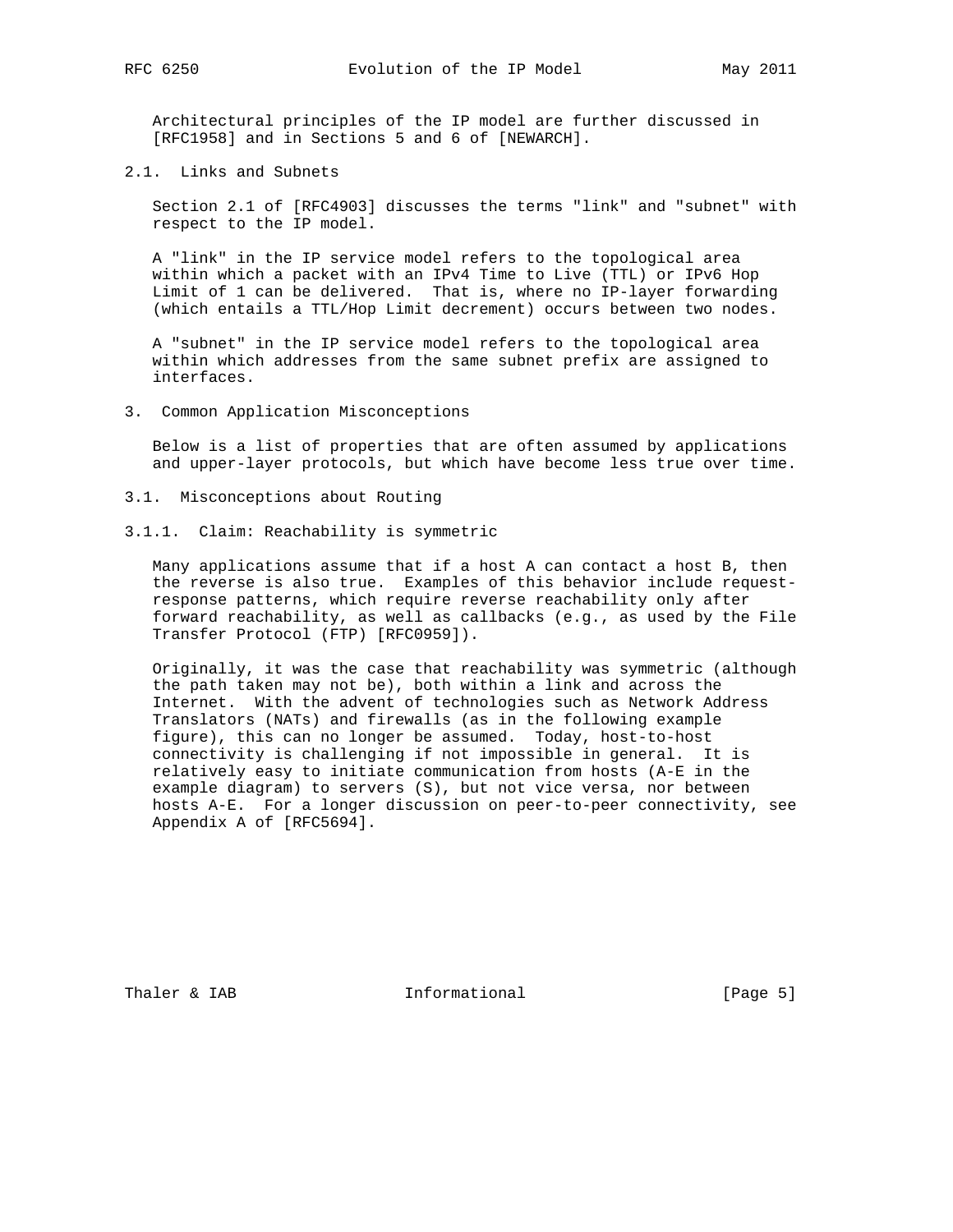

Figure 2

 However, it is still the case that if a request can be sent, then a reply to that request can generally be received, but an unsolicited request in the other direction may not be received. [RFC2993] discusses this in more detail.

 There are also links (e.g., satellite) that were defined as unidirectional links and hence an address on such a link results in asymmetric reachability. [RFC3077] explicitly addresses this problem for multihomed hosts by tunneling packets over another interface in order to restore symmetric reachability.

 Finally, even with common wireless networks such as 802.11, this assumption may not be true, as discussed in Section 5.5 of [WIRELESS].

# 3.1.2. Claim: Reachability is transitive

 Many applications assume that if a host A can contact host B, and B can contact C, then host A can contact C. Examples of this behavior include applications and protocols that use referrals.

 Originally, it was the case that reachability was transitive, both within a link and across the Internet. With the advent of technologies such as NATs and firewalls and various routing policies, this can no longer be assumed across the Internet, but it is often still true within a link. As a result, upper-layer protocols and applications may be relying on transitivity within a link. However, some radio technologies, such as 802.11 ad hoc mode, violate this assumption within a link.

Thaler & IAB  $I_n$  Informational [Page 6]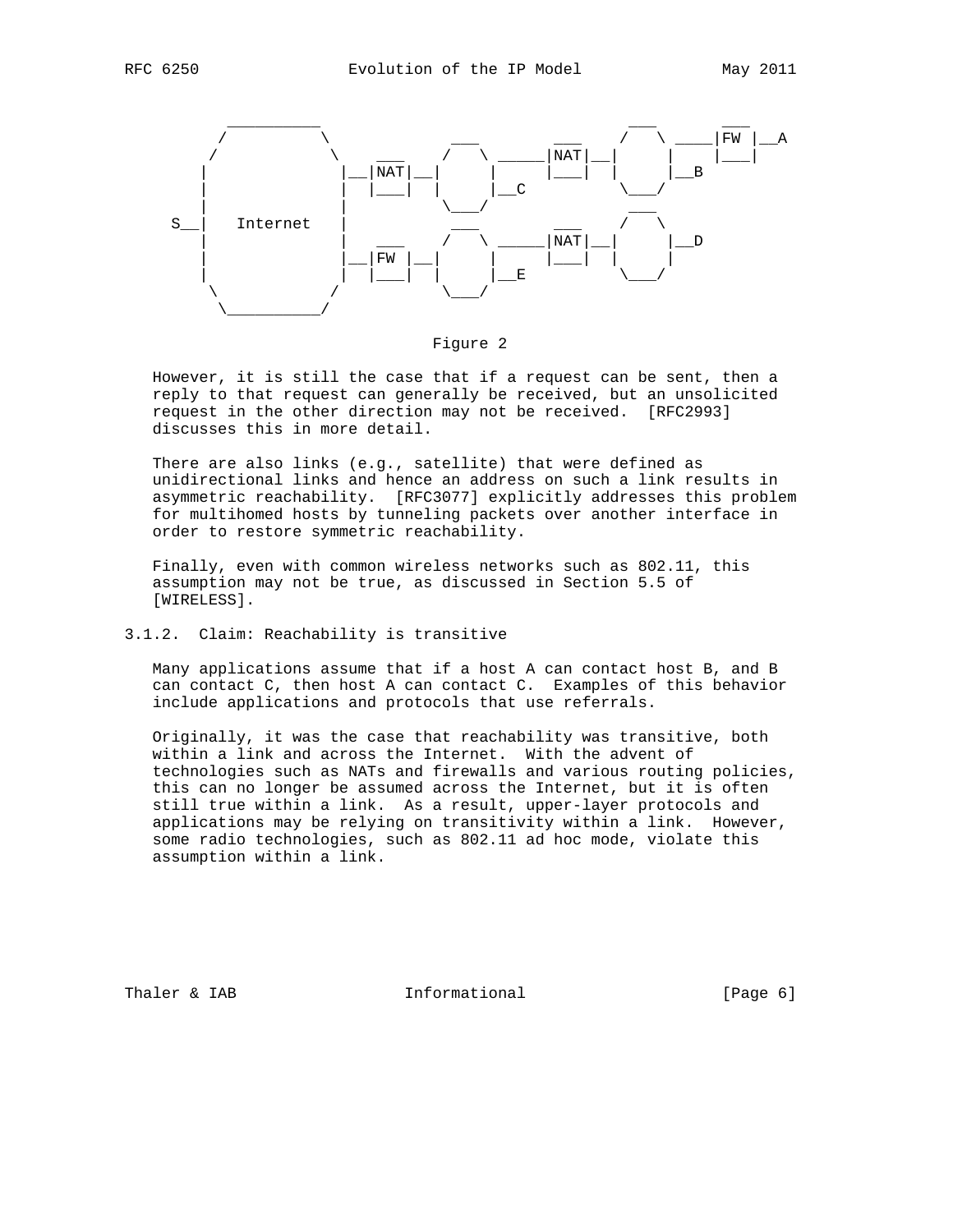3.1.3. Claim: Error messages can be received in response to data packets

 Some upper-layer protocols and applications assume that ICMP error messages will be received in response to packets sent that cannot be delivered. Examples of this include the use of Path MTU Discovery [RFC1191] [RFC1981] relying on messages indicating packets were too big, and traceroute and the use of expanding ring search [RFC1812] relying on messages indicating packets reached their TTL/Hop Limit.

 Originally, this assumption largely held, but many ICMP senders then chose to rate-limit responses in order to mitigate denial-of-service attacks, and many firewalls now block ICMP messages entirely. For a longer discussion, see Section 2.1 of [RFC2923].

 This led to an alternate mechanism for Path MTU Discovery that does not rely on this assumption being true [RFC4821] and guidance to firewall administrators ([RFC4890] and Section 3.1.1 of [RFC2979]).

3.1.4. Claim: Multicast is supported within a link

 [RFC1112] introduced multicast to the IP service model. In this evolution, senders still just send to a destination address without signaling a priori, but in contrast to the original IP model, receivers must signal to the network before they can receive traffic to a multicast address.

 Today, many applications and protocols use multicast addresses, including protocols for address configuration, service discovery, etc. (See [MCAST4] and [MCAST6] for those that use well-known addresses.)

 Most of these only assume that multicast works within a link and may or may not function across a wider area. While network-layer multicast works over most link types, there are Non-Broadcast Multi- Access (NBMA) links over which multicast does not work (e.g., X.25, ATM, frame relay, 6to4, Intra-Site Automatic Tunnel Addressing Protocol (ISATAP), Teredo) and this can interfere with some protocols and applications. Similarly, there are links such as 802.11 ad hoc mode where multicast packets may not get delivered to all receivers on the link. [RFC4861] states:

 Note that all link types (including NBMA) are expected to provide multicast service for applications that need it (e.g., using multicast servers).

and its predecessor [RFC2461] contained similar wording.

Thaler & IAB **Informational** [Page 7]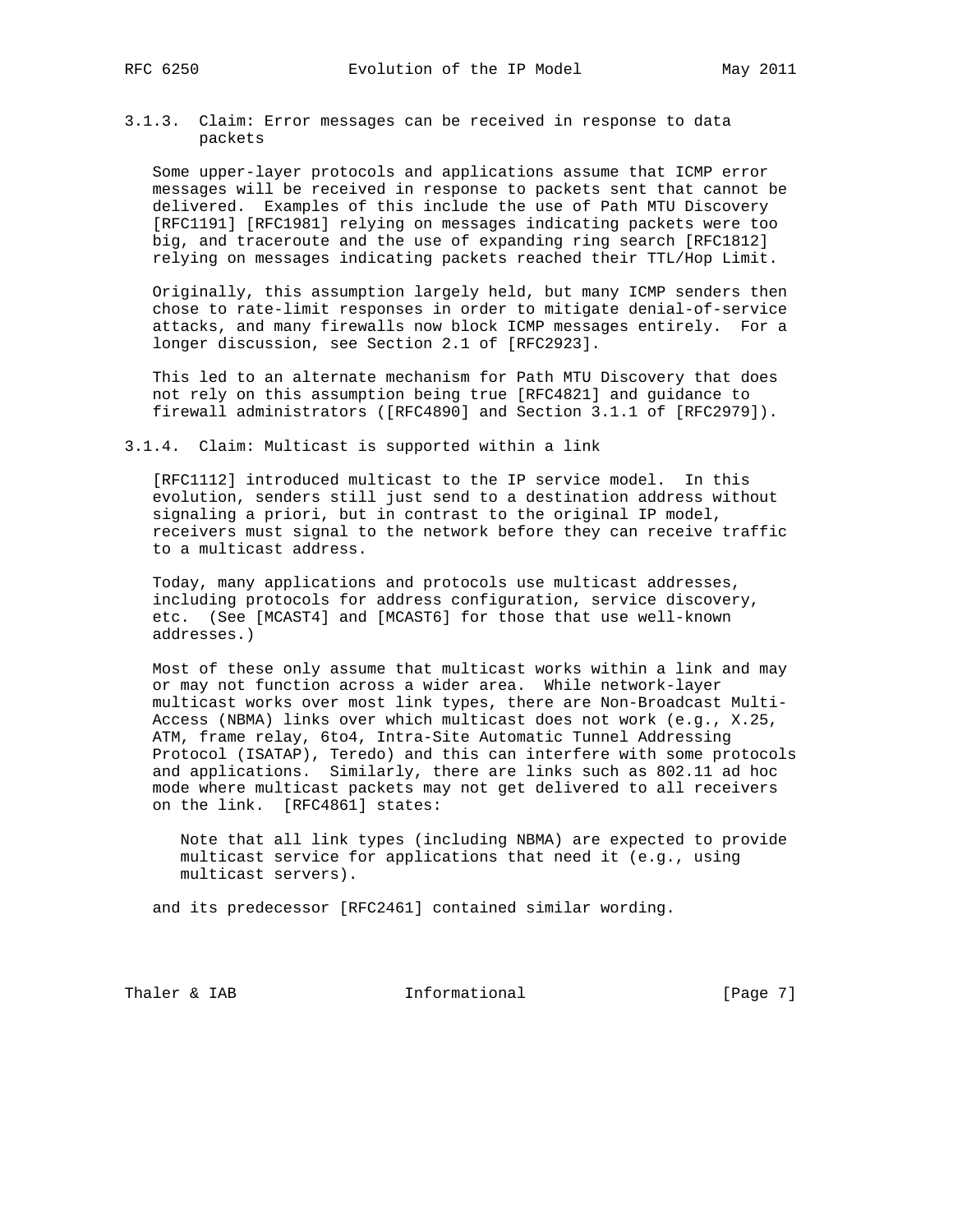However, not all link types today meet this expectation.

3.1.5. Claim: IPv4 broadcast is supported

 IPv4 broadcast support was originally defined on a link, across a network, and for subnet-directed broadcast, and it is used by many applications and protocols. For security reasons, however, [RFC2644] deprecated the forwarding of broadcast packets. Thus, since 1999, broadcast can only be relied on within a link. Still, there exist NBMA links over which broadcast does not work, and there exist some "semi-broadcast" links (e.g., 802.11 ad hoc mode) where broadcast packets may not get delivered to all nodes on the link. Another case where broadcast fails to work is when a /32 or /31 is assigned to a point-to-point interface (e.g., [RFC3021]), leaving no broadcast address available.

 To a large extent, the addition of link-scoped multicast to the IP service model obsoleted the need for broadcast. It is also worth noting that the broadcast API model used by most platforms allows receivers to just listen on an already provisioned address, without signaling a priori, but in contrast to the unicast API model, senders must signal to the local IP stack (SO\_BROADCAST) before they can send traffic to a broadcast address. However, from the network's perspective, the host still sends without signaling a priori.

3.1.6. Claim: Multicast/broadcast is less expensive than replicated unicast

 Some applications and upper-layer protocols that use multicast or broadcast do so not because they do not know the addresses of receivers, but simply to avoid sending multiple copies of the same packet over the same link.

 In wired networks, sending a single multicast packet on a link is generally less expensive than sending multiple unicast packets. This may not be true for wireless networks, where implementations can only send multicast at the basic rate, regardless of the negotiated rates of potential receivers. As a result, replicated unicast may achieve much higher throughput across such links than multicast/broadcast traffic.

3.1.7. Claim: The end-to-end latency of the first packet to a destination is typical

 Many applications and protocols choose a destination address by sending a message to each of a number of candidates, picking the first one to respond, and then using that destination for subsequent communication. If the end-to-end latency of the first packet to each

Thaler & IAB **Informational** [Page 8]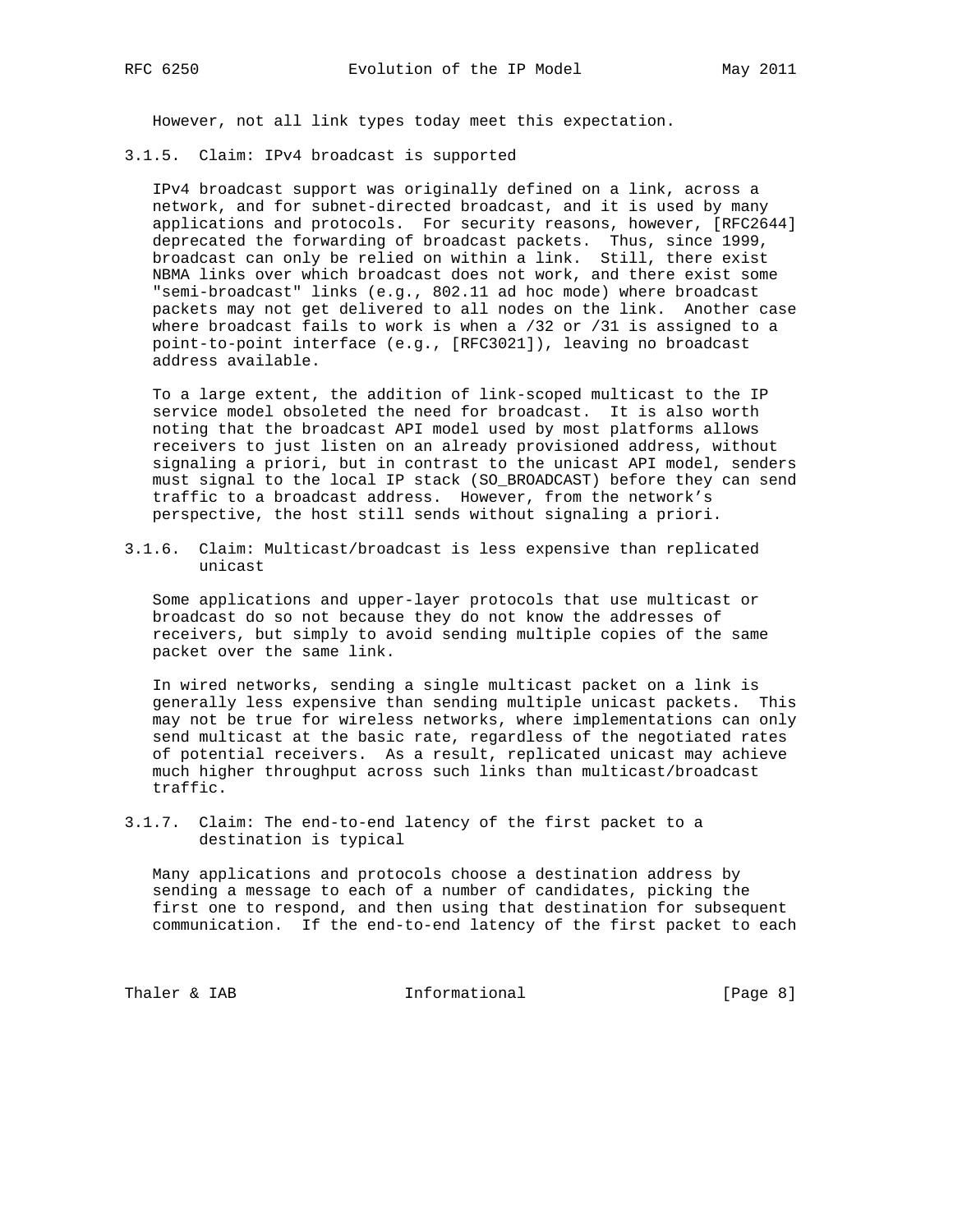destination is atypical, this can result in a highly non-optimal destination being chosen, with much longer paths (and hence higher load on the Internet) and lower throughput.

 Today, there are a number of reasons this is not true. First, when sending to a new destination there may be some startup latency resulting from the link-layer or network-layer mechanism in use, such as the Address Resolution Protocol (ARP), for instance. In addition, the first packet may follow a different path from subsequent packets. For example, protocols such as Mobile IPv6 [RFC3775], Protocol Independent Multicast - Sparse Mode (PIM-SM) [RFC4601], and the Multicast Source Discovery Protocol (MSDP) [RFC3618] send packets on one path, and then allow immediately switching to a shorter path, resulting in a large latency difference. There are various proposals currently being evaluated by the IETF Routing Research Group that result in similar path switching.

3.1.8. Claim: Reordering is rare

 As discussed in [REORDER], [RFC2991], and Section 15 of [RFC3819], there are a number of effects of reordering. For example, reordering increases buffering requirements (and jitter) in many applications and in devices that do packet reassembly. In particular, TCP [RFC0793] is adversely affected by reordering since it enters fast retransmit when three packets are received before a late packet, which drastically lowers throughput. Finally, some NATs and firewalls assume that the initial fragment arrives first, resulting in packet loss when this is not the case.

 Today, there are a number of things that cause reordering. For example, some routers do per-packet, round-robin load balancing, which, depending on the topology, can result in a great deal of reordering. As another example, when a packet is fragmented at the sender, some hosts send the last fragment first. Finally, as discussed in Section 3.1.7, protocols that do path switching after the first packet result in deterministic reordering within the first burst of packets.

3.1.9. Claim: Loss is rare and probabilistic, not deterministic

 In the original IP model, senders just send, without signaling the network a priori. This works to a degree. In practice, the last hop (and in rare cases, other hops) of the path needs to resolve next hop information (e.g., the link-layer address of the destination) on demand, which results in queuing traffic, and if the queue fills up, some traffic gets dropped. This means that bursty sources can be problematic (and indeed a single large packet that gets fragmented becomes such a burst). The problem is rarely observed in practice

Thaler & IAB **Informational** [Page 9]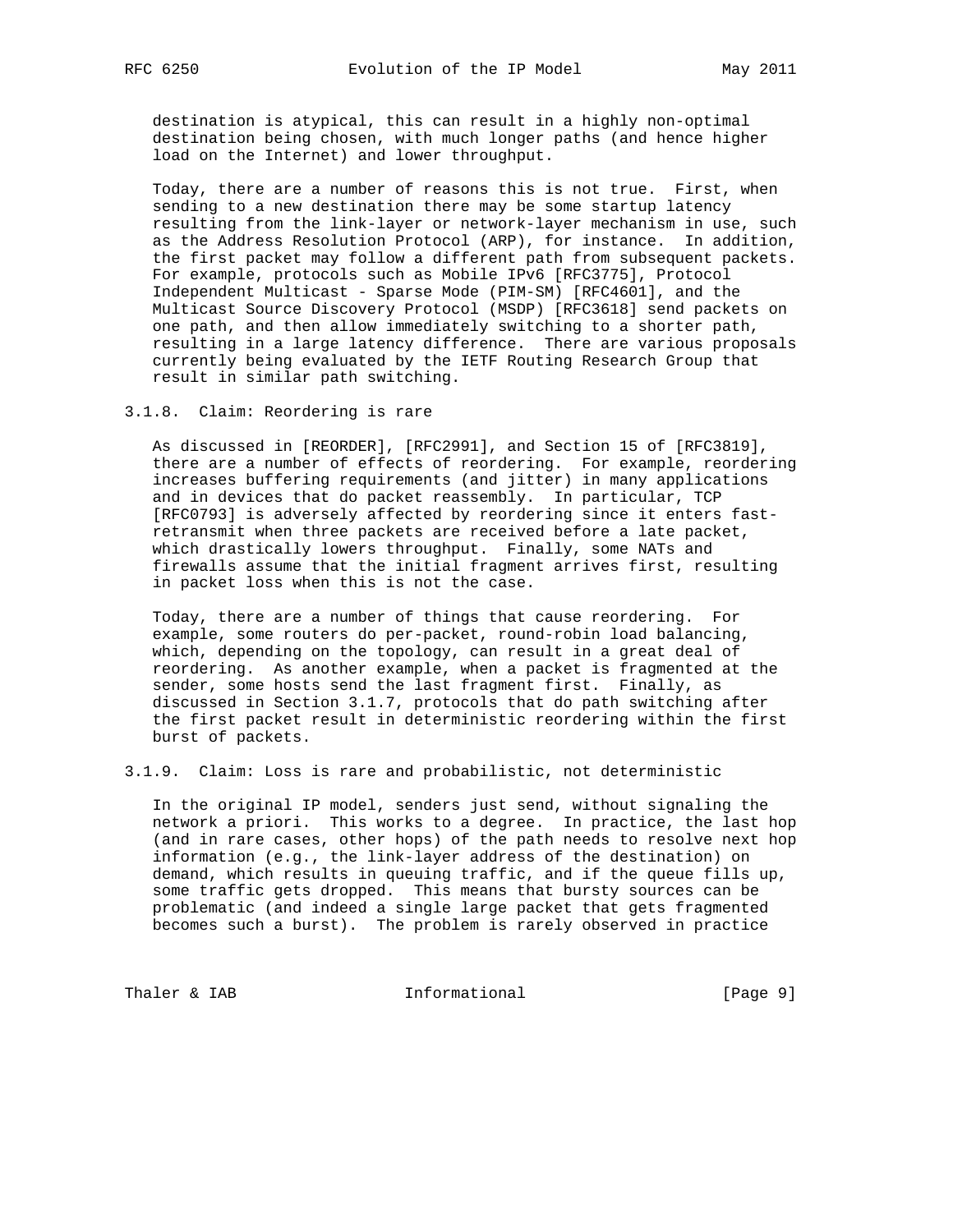today, either because the resolution within the last hop happens very quickly, or because bursty applications are rarer. However, any protocol that significantly increases such delays or adds new resolutions would be a change to the classic IP model and may adversely impact upper-layer protocols and applications that result in bursts of packets.

 In addition, mechanisms that simply drop the first packet, rather than queuing it, also break this assumption. Similar to the result of reordering, they can result in a highly non-optimal destination being chosen by applications that use the first one to respond. Two examples of mechanisms that appear to do this are network interface cards that support a "Wake-on-LAN" capability where any packet that matches a specified pattern will wake up a machine in a power conserving mode, but only after dropping the matching packet, and MSDP, where encapsulating data packets is optional, but doing so enables bursty sources to be accommodated while a multicast tree is built back to the source's domain.

3.1.10. Claim: An end-to-end path exists at a single point in time

 In classic IP, applications assume that either an end-to-end path exists to a destination or that the packet will be dropped. In addition, IP today tends to assume that the packet delay is relatively short (since the "Time"-to-Live is just a hop count). In IP's earlier history, the TTL field was expected to also be decremented each second (not just each hop).

 In general, this assumption is still true today. However, the IRTF Delay Tolerant Networking Research Group is investigating ways for applications to use IP in networks where this assumption is not true, such as store-and-forward networks (e.g., packets carried by vehicles or animals).

# 3.1.11. Discussion

 The reasons why the assumptions listed above are increasingly less true can be divided into two categories: effects caused by attributes of link-layer technologies and effects caused by network-layer technologies.

 RFC 3819 [RFC3819] advises link-layer protocol designers to minimize these effects. Generally, the link-layer causes are not intentionally trying to break IP, but rather adding IP over the technology introduces the problem. Hence, where the link-layer protocol itself does not do so, when specifying how IP is defined over such a link protocol, designers should compensate to the maximum extent possible. As examples, [RFC3077] and [RFC2491] compensate for

Thaler & IAB **Informational** [Page 10]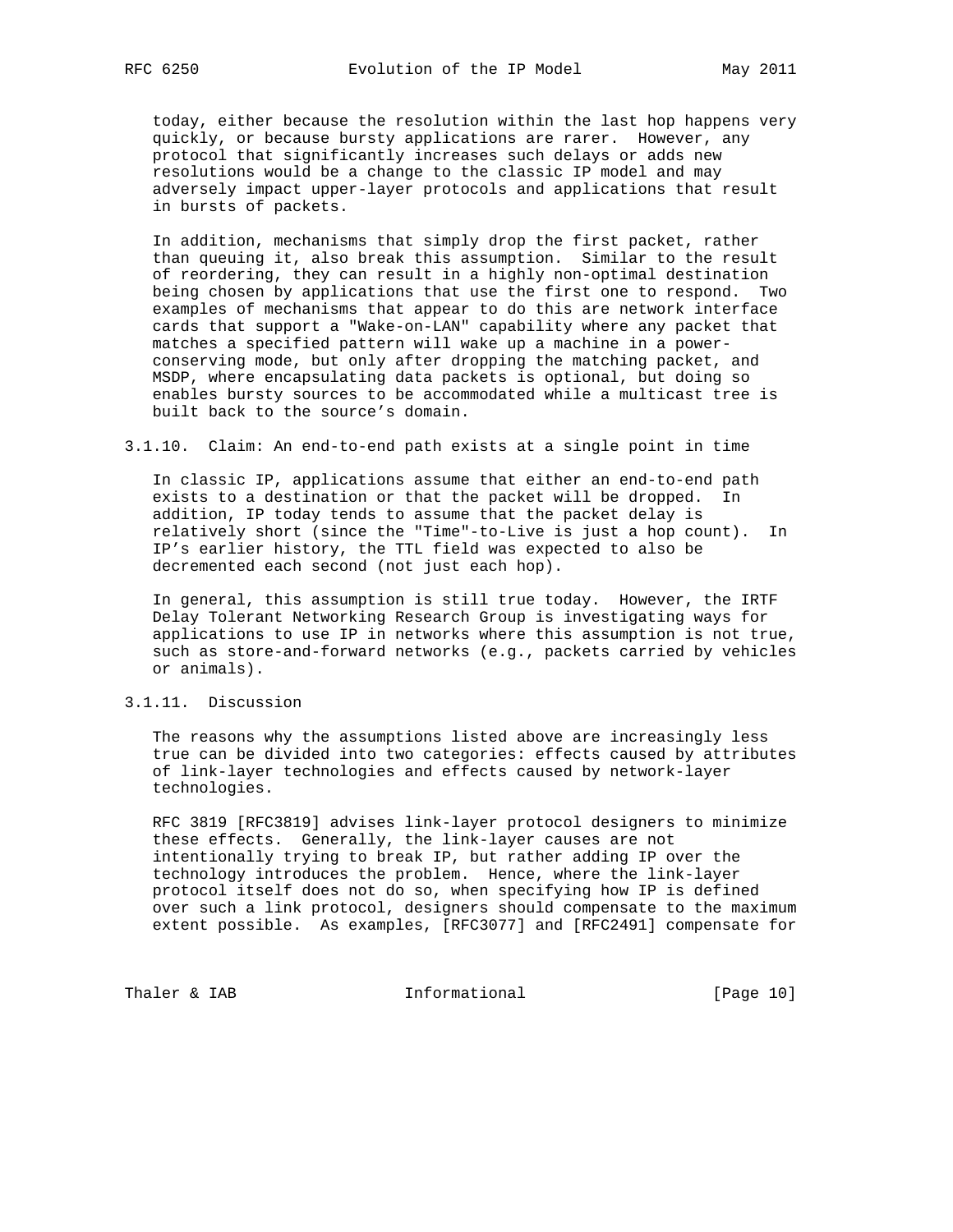the lack of symmetric reachability and the lack of link-layer multicast, respectively. That is, when IP is defined over a link type, the protocol designers should attempt to restore the assumptions listed in this document. For example, since an implementation can distinguish between 802.11 ad hoc mode versus infrastructure mode, it may be possible to define a mechanism below IP to compensate for the lack of transitivity over such links.

 At the network layer, as a general principle, we believe that reachability is good. For security reasons ([RFC4948]), however, it is desirable to restrict reachability by unauthorized parties; indeed IPsec, an integral part of the IP model, provides one means to do so. Where there are issues with asymmetry, non-transitivity, and so forth, which are not direct results of restricting reachability to only authorized parties (for some definition of authorized), the IETF should attempt to avoid or solve such issues. Similar to the principle outlined in Section 3.9 of [RFC1958], the general theme when defining a protocol is to be liberal in what effects you accept, and conservative in what effects you cause.

 However, in being liberal in what effects you accept, it is also important to remember that diagnostics are important, and being too liberal can mask problems. Thus, a tussle exists between the desire to provide a better experience to one's own users or applications and thus be more successful ([RFC5218]), versus the desire to put pressure on getting problems fixed. One solution is to provide a separate "pedantic mode" that can be enabled to see the problems rather than mask them.

### 3.2. Misconceptions about Addressing

3.2.1. Claim: Addresses are stable over long periods of time

 Originally, addresses were manually configured on fixed machines, and hence addresses were very stable. With the advent of technologies such as DHCP, roaming, and wireless, addresses can no longer be assumed to be stable for long periods of time. However, the APIs provided to applications today typically still assume stable addresses (e.g., address lifetimes are not exposed to applications that get addresses). This can cause problems when addresses become stale.

 For example, many applications resolve names to addresses and then cache them without any notion of lifetime. In fact, the classic name resolution APIs do not even provide applications with the lifetime of entries.

Thaler & IAB **Informational** [Page 11]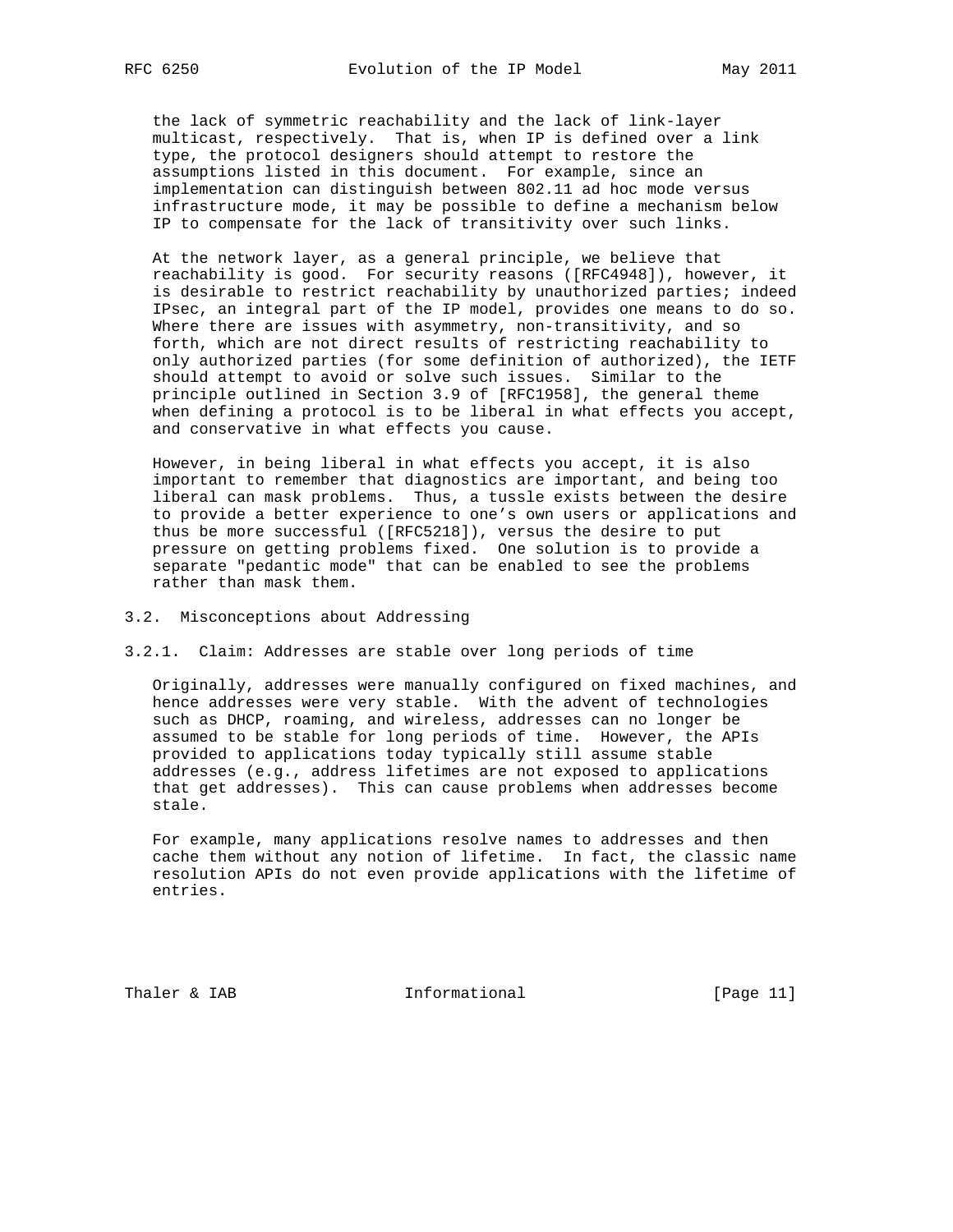Proxy Mobile IPv6 [RFC5213] tries to restore this assumption to some extent by preserving the same address while roaming around a local area. The issue of roaming between different networks has been known since at least 1980 when [IEN135] proposed a mobility solution that attempted to restore this assumption by adding an additional address that can be used by applications, which is stable while roaming anywhere with Internet connectivity. More recent protocols such as Mobile IPv6 (MIP6) [RFC3775] and the Host Identity Protocol (HIP) [RFC4423] follow in this same vein.

#### 3.2.2. Claim: An address is four bytes long

 Many applications and protocols were designed to only support addresses that are four bytes long. Although this was sufficient for IPv4, the advent of IPv6 made this assumption invalid and with the exhaustion of IPv4 address space this assumption will become increasingly less true. There have been some attempts to try to mitigate this problem with limited degrees of success in constrained cases. For example, "Bump-In-the-Stack" [RFC2767] and "Bump-in-the- API" [RFC3338] attempt to provide four-byte "IPv4" addresses for IPv6 destinations, but have many limitations including (among a number of others) all the problems of NATs.

#### 3.2.3. Claim: A host has only one address on one interface

 Although many applications assume this (e.g., by calling a name resolution function such as gethostbyname and then just using the first address returned), it was never really true to begin with, even if it was the common case. Even [RFC0791] states:

 ... provision must be made for a host to have several physical interfaces to the network with each having several logical Internet addresses.

 However, this assumption is increasingly less true today, with the advent of multiple interfaces (e.g., wired and wireless), dual-IPv4/ IPv6 nodes, multiple IPv6 addresses on the same interface (e.g., link-local and global), etc. Similarly, many protocol specifications such as DHCP only describe operations for a single interface, whereas obtaining host-wide configuration from multiple interfaces presents a merging problem for nodes in practice. Too often, this problem is simply ignored by Working Groups, and applications and users suffer as a result from poor merging algorithms.

 One use of protocols such as MIP6 and HIP is to make this assumption somewhat more true by adding an additional "address" that can be the one used by such applications, and the protocol will deal with the complexity of multiple physical interfaces and addresses.

Thaler & IAB **Informational** [Page 12]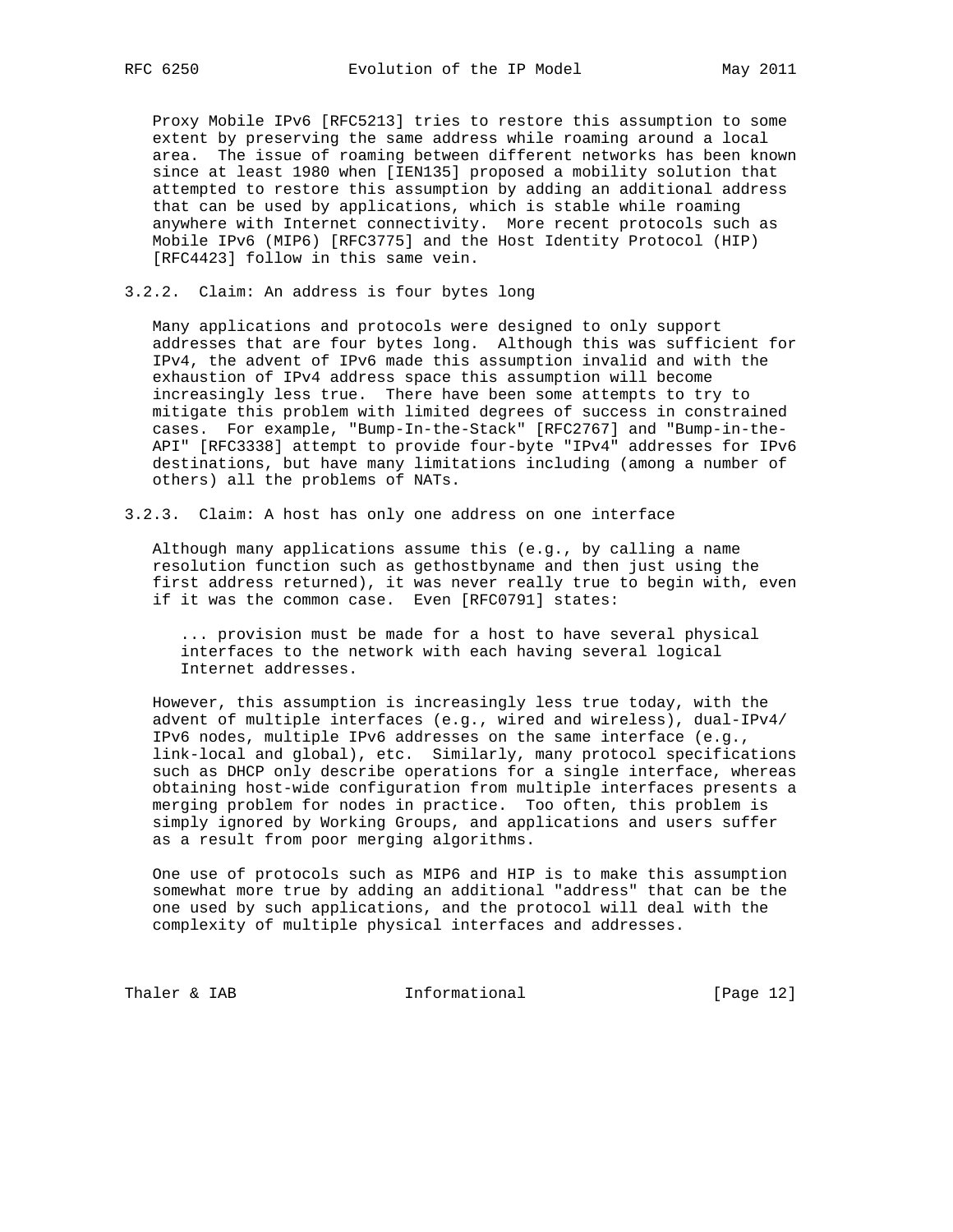3.2.4. Claim: A non-multicast/broadcast address identifies a single host over a long period of time

 Many applications and upper-layer protocols maintain a communication session with a destination over some period of time. If that address is reassigned to another host, or if that address is assigned to multiple hosts and the host at which packets arrive changes, such applications can have problems.

 In addition, many security mechanisms and configurations assume that one can block traffic by IP address, implying that a single attacker can be identified by IP address. If that IP address can also identify many legitimate hosts, applying such a block can result in denial of service.

 [RFC1546] introduced the notion of anycast to the IP service model. It states:

 Because anycasting is stateless and does not guarantee delivery of multiple anycast datagrams to the same system, an application cannot be sure that it is communicating with the same peer in two successive UDP transmissions or in two successive TCP connections to the same anycast address.

 The obvious solutions to these issues are to require applications which wish to maintain state to learn the unicast address of their peer on the first exchange of UDP datagrams or during the first TCP connection and use the unicast address in future conversations.

 The issues with anycast are further discussed in [RFC4786] and [ANYCAST].

 Another mechanism by which multiple hosts use the same address is as a result of scoped addresses, as defined for both IPv4 [RFC1918] [RFC3927] and IPv6 [RFC4007]. Because such addresses can be reused within multiple networks, hosts in different networks can use the same address. As a result, a host that is multihomed to two such networks cannot use the destination address to uniquely identify a peer. For example, a host can no longer use a 5-tuple to uniquely identify a TCP connection. This is why IPv6 added the concept of a "zone index".

 Yet another example is that, in some high-availability solutions, one host takes over the IP address of another failed host.

 See [RFC2101], [RFC2775], and [SHARED-ADDRESSING] for additional discussion on address uniqueness.

Thaler & IAB **Informational** [Page 13]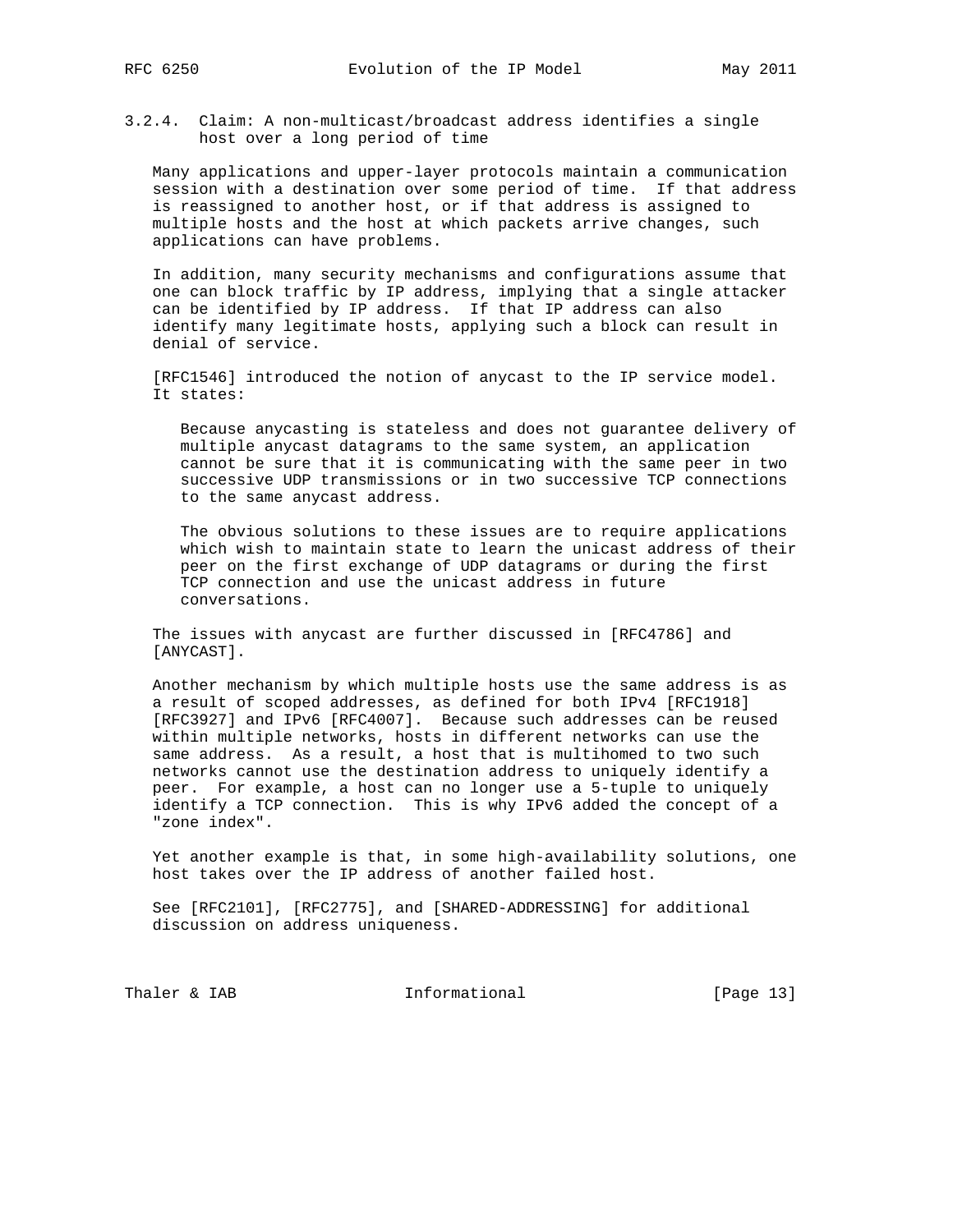3.2.5. Claim: An address can be used as an indication of physical location

 Some applications attempt to use an address to infer some information about the physical location of the host with that address. For example, geo-location services are often used to provide targeted content or ads.

 Various forms of tunneling have made this assumption less true, and this will become increasingly less true as the use of IPv4 NATs for large networks continues to increase. See Section 7 of [SHARED-ADDRESSING] for a longer discussion.

3.2.6. Claim: An address used by an application is the same as the address used for routing

 Some applications assume that the address the application uses is the same as that used by routing. For example, some applications use raw sockets to read/write packet headers, including the source and destination addresses in the IP header. As another example, some applications make assumptions about locality (e.g., whether the destination is on the same subnet) by comparing addresses.

 Protocols such as Mobile IPv6 and HIP specifically break this assumption (in an attempt to restore other assumptions as discussed above). Recently, the IRTF Routing Research Group has been evaluating a number of possible mechanisms, some of which would also break this assumption, while others preserve this assumption near the edges of the network and only break it in the core of the Internet.

 Breaking this assumption is sometimes referred to as an "identifier/ locator" split. However, as originally defined in 1978 ([IEN019], [IEN023]), an address was originally defined as only a locator, whereas names were defined to be the identifiers. However, the TCP protocol then used addresses as identifiers.

 Finally, in a liberal sense, any tunneling mechanism might be said to break this assumption, although, in practice, applications that make this assumption will continue to work, since the address of the inside of the tunnel is still used for routing as expected.

3.2.7. Claim: A subnet is smaller than a link

 In the classic IP model, a "subnet" is smaller than, or equal to, a "link". Destinations with addresses in the same on-link subnet prefix can be reached with TTL (or Hop Count) = 1. Link-scoped multicast packets, and all-ones broadcast packets will be delivered (in a best-effort fashion) to all listening nodes on the link.

Thaler & IAB **Informational** [Page 14]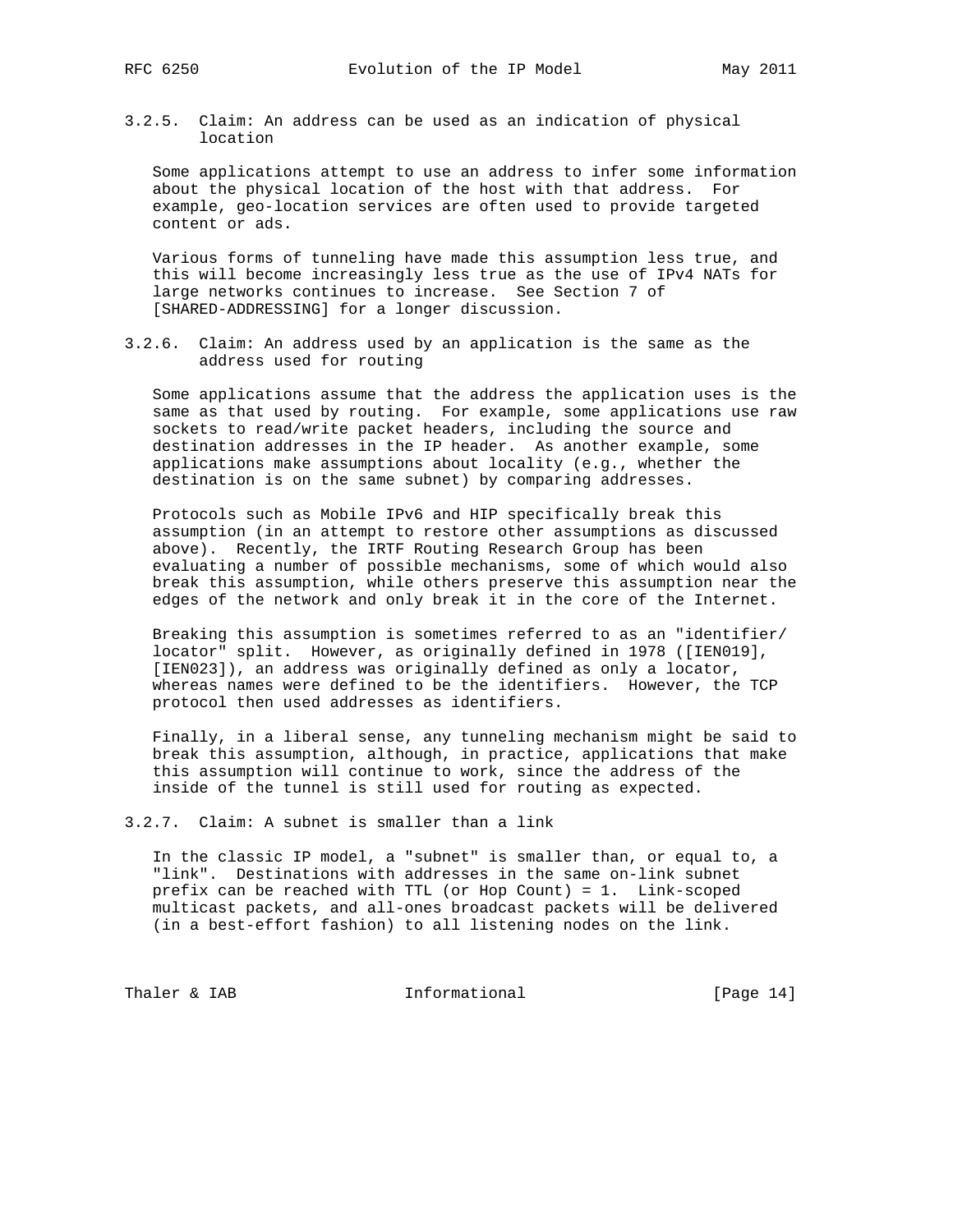Subnet broadcast packets will be delivered (in a best effort fashion) to all listening nodes in the subnet. There have been some efforts in the past (e.g., [RFC0925], [RFC3069]) to allow multi-link subnets and change the above service model, but the adverse impact on applications that have such assumptions recommend against changing this assumption.

 [RFC4903] discusses this topic in more detail and surveys a number of protocols and applications that depend on this assumption. Specifically, some applications assume that, if a destination address is in the same on-link subnet prefix as the local machine, then therefore packets can be sent with TTL=1, or that packets can be received with TTL=255, or link-scoped multicast or broadcast can be used to reach the destination.

3.2.8. Claim: Selecting a local address selects the interface

 Some applications assume that binding to a given local address constrains traffic reception to the interface with that address, and that traffic from that address will go out on that address's interface. However, Section 3.3.4.2 of [RFC1122] defines two models: the Strong End System (or strong host) model where this is true, and the Weak End System (or weak host) model where this is not true. In fact, any router is inherently a weak host implementation, since packets can be forwarded between interfaces.

3.2.9. Claim: An address is part of an on-link subnet prefix

 To some extent, this was never true, in that there were cases in IPv4 where the "mask" was 255.255.255.255, such as on a point-to-point link where the two endpoints had addresses out of unrelated address spaces, and no on-link subnet prefix existed on the link. However, this didn't stop many platforms and applications from assuming that every address had a "mask" (or prefix) that was on-link. The assumption of whether a subnet is on-link (in which case one can send directly to the destination after using ARP/ND) or off-link (in which case one just sends to a router) has evolved over the years, and it can no longer be assumed that an address has an on-link prefix. In 1998, [RFC2461] introduced the distinction as part of the core IPv6 protocol suite. This topic is discussed further in [ON-OFF-LINK], and [RFC4903] also touches on this topic with respect to the service model seen by applications.

3.2.10. Discussion

 Section 4.1 of RFC 1958 [RFC1958] states: "In general, user applications should use names rather than addresses".

Thaler & IAB **Informational** [Page 15]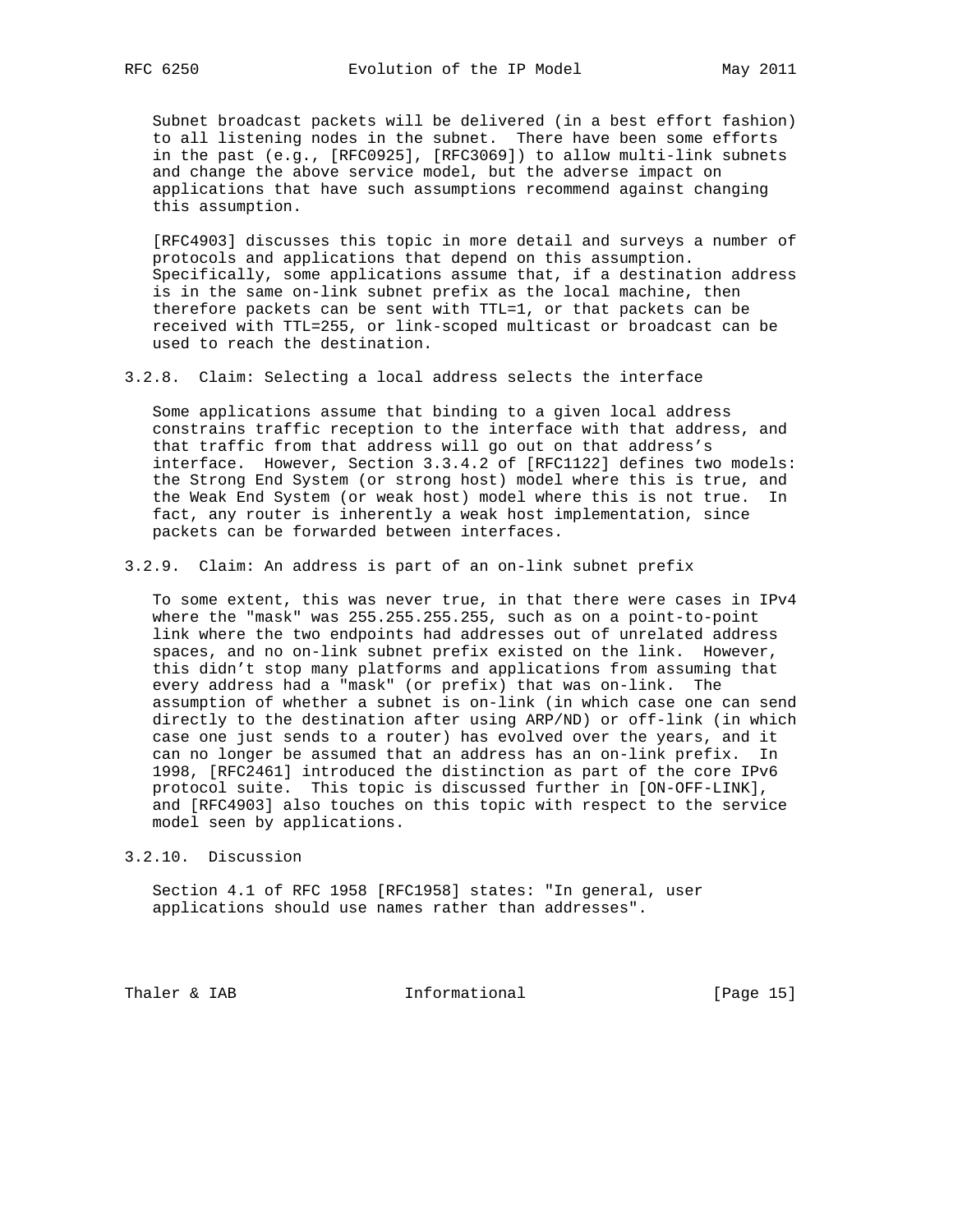We emphasize the above point, which is too often ignored. Many commonly used APIs unnecessarily expose addresses to applications that already use names. Similarly, some protocols are defined to carry addresses, rather than carrying names (instead of or in addition to addresses). Protocols and applications that are already dependent on a naming system should be designed in such a way that they avoid or minimize any dependence on the notion of addresses.

 One challenge is that many hosts today do not have names that can be resolved. For example, a host may not have a fully qualified domain name (FQDN) or a Domain Name System (DNS) server that will host its name.

 Applications that, for whatever reason, cannot use names should be IP-version agnostic.

- 3.3. Misconceptions about Upper-Layer Extensibility
- 3.3.1. Claim: New transport-layer protocols can work across the Internet

 IP was originally designed to support the addition of new transport layer protocols, and [PROTOCOLS] lists many such protocols.

 However, as discussed in [WAIST-HOURGLASS], NATs and firewalls today break this assumption and often only allow UDP and TCP (or even just HTTP).

 Hence, while new protocols may work from some places, they will not necessarily work from everywhere, such as from behind such NATs and firewalls.

 Since even UDP and TCP may not work from everywhere, it may be necessary for applications to support "HTTP failover" modes. The use of HTTP as a "transport of last resort" has become common (e.g., [BOSH] among others) even in situations where it is sub-optimal, such as in real-time communications or where bidirectional communication is required. Also, the IETF HyBi Working Group is now in the process of designing a standards-based solution for layering other protocols on top of HTTP. As a result of having to support HTTP failover, applications may have to be engineered to sustain higher latency.

Thaler & IAB **Informational** [Page 16]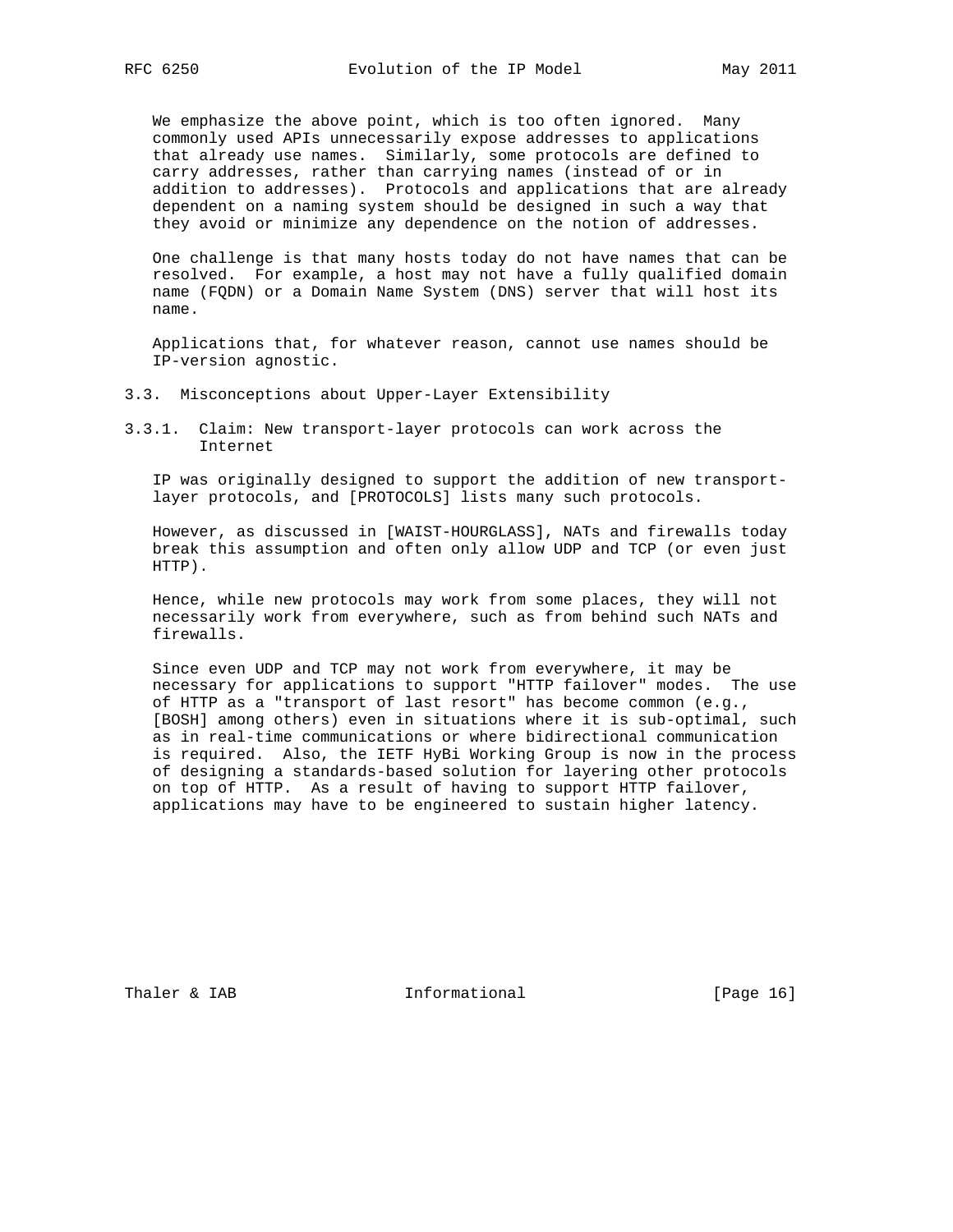- 
- 3.3.2. Claim: If one stream between a pair of addresses can get through, then so can another

 Some applications and protocols use multiple upper-layer streams of data between the same pair of addresses and initiated by the same party. Passive-mode FTP [RFC0959], and RTP [RFC3550], are two examples of such protocols, which use separate streams for data versus control channels.

 Today, there are many reasons why this may not be true. Firewalls, for example, may selectively allow/block specific protocol numbers and/or values in upper-layer protocol fields (such as port numbers). Similarly, middleboxes such as NATs that create per-stream state may cause other streams to fail once they run out of space to store additional stream state.

3.3.3. Discussion

 Section 5.1 of [NEWARCH] discusses the primary requirements of the original Internet architecture, including Service Generality. It states:

 This goal was to support the widest possible range of applications, by supporting a variety of types of service at the transport level. Services might be distinguished by speed, latency, or reliability, for example. Service types might include virtual circuit service, which provides reliable, full-duplex byte streams, and also datagram service, which delivers individual packets with no guarantees of reliability or ordering. The requirement for datagram service was motivated by early ARPAnet experiments with packet speech (using IMP Type 3 messages).

 The reasons that the assumptions in this section are becoming less true are due to network-layer (or higher-layer) techniques being introduced that interfere with the original requirement. Generally, these are done either in the name of security or as a side effect of solving some other problem such as address shortage. Work is needed to investigate ways to restore the original behavior while still meeting today's security requirements.

- 3.4. Misconceptions about Security
- 3.4.1. Claim: Packets are unmodified in transit

 Some applications and upper-layer protocols assume that a packet is unmodified in transit, except for a few well-defined fields (e.g., TTL). Examples of this behavior include protocols that define their own integrity-protection mechanism such as a checksum.

Thaler & IAB **Informational** [Page 17]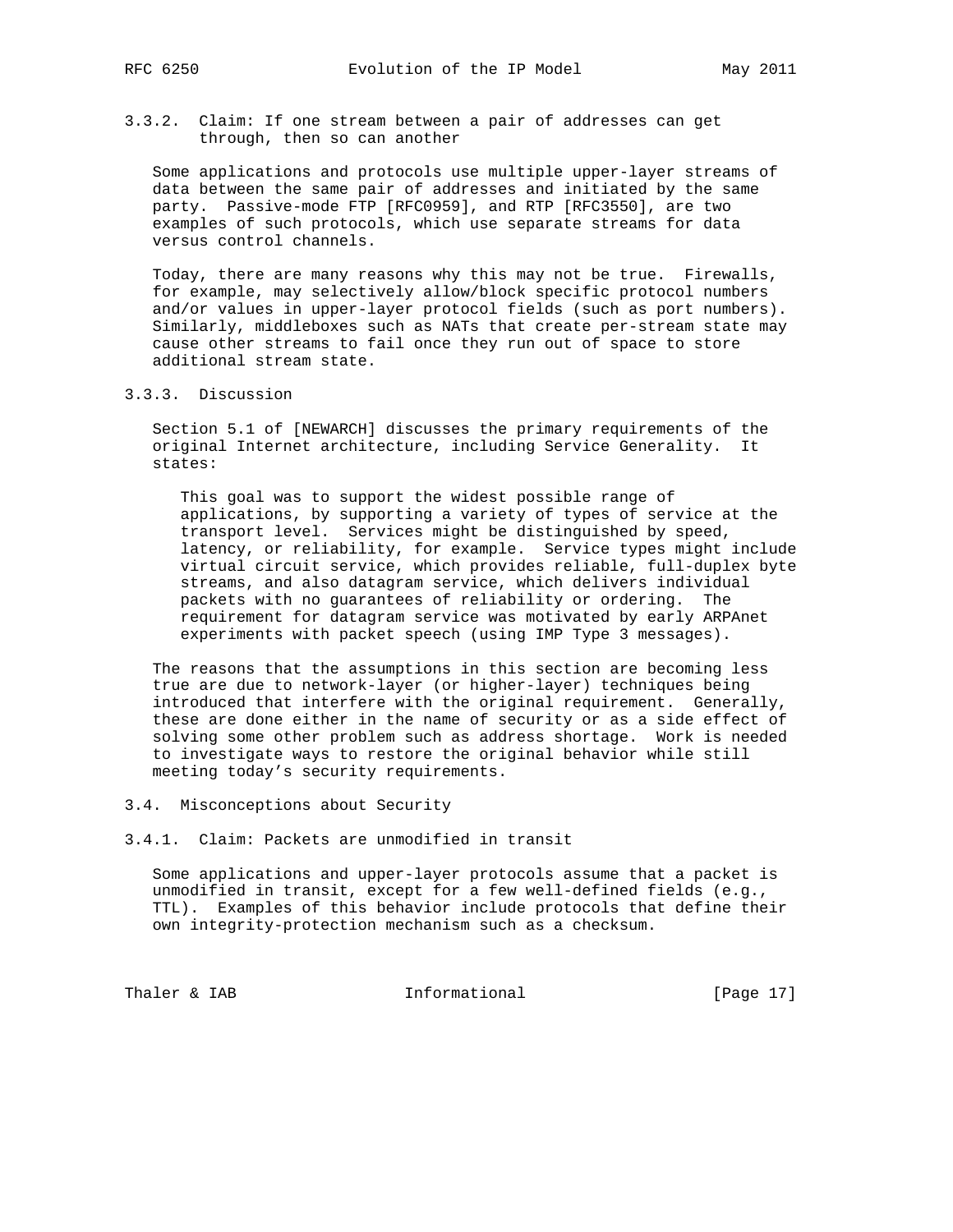This assumption is broken by NATs as discussed in [RFC2993] and other middleboxes that modify the contents of packets. There are many tunneling technologies (e.g., [RFC4380]) that attempt to restore this assumption to some extent.

 The IPsec architecture [RFC4301] added security to the IP model, providing a way to address this problem without changing applications, although transport-mode IPsec is not currently widely used over the Internet.

## 3.4.2. Claim: Packets are private

 The assumption that data is private has never really been true. However, many old applications and protocols (e.g., FTP) transmit passwords or other sensitive data in the clear.

 IPsec provides a way to address this problem without changing applications, although it is not yet widely deployed, and doing encryption/decryption for all packets can be computationally expensive.

# 3.4.3. Claim: Source addresses are not forged

 Most applications and protocols use the source address of some incoming packet when generating a response, and hence assume that it has not been forged (and as a result can often be vulnerable to various types of attacks such as reflection attacks).

 Various mechanisms that restore this assumption include, for example, IPsec and Cryptographically Generated Addresses (CGAs) [RFC3972].

# 3.4.4. Discussion

 A good discussion of threat models and common tools can be found in [RFC3552]. Protocol designers and applications developers are encouraged to be familiar with that document.

4. Security Considerations

 This document discusses assumptions about the IP service model made by many applications and upper-layer protocols. Whenever these assumptions are broken, if the application or upper-layer protocol has some security-related behavior that is based on the assumption, then security can be affected.

Thaler & IAB **Informational** [Page 18]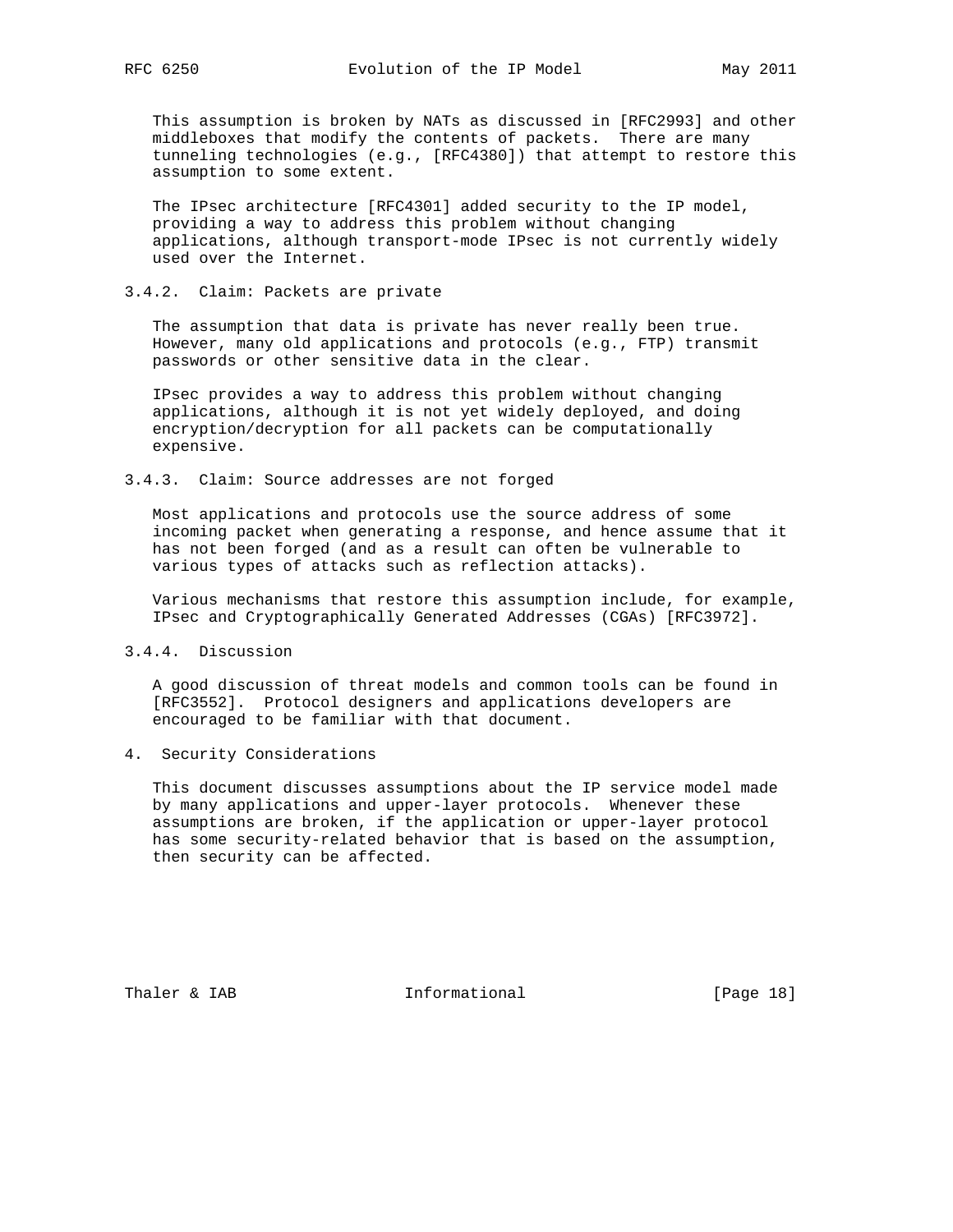For example, if an application assumes that binding to the IP address of a "trusted" interface means that it will never receive traffic from an "untrusted" interface, and that assumption is broken (as discussed in Section 3.2.8), then an attacker could get access to private information.

 As a result, great care should be taken when expanding the extent to which an assumption is false. On the other hand, application and upper-layer protocol developers should carefully consider the impact of basing their security on any of the assumptions enumerated in this document.

 It is also worth noting that many of the changes that have occurred over time (e.g., firewalls, dropping directed broadcasts, etc.) that are discussed in this document were done in the interest of improving security at the expense of breaking some applications.

#### 5. Conclusion

 Because a huge number of applications already exist that use TCP/IP for business-critical operations, any changes to the service model need to be done with extreme care. Extensions that merely add additional optional functionality without impacting any existing applications are much safer than extensions that change one or more of the core assumptions discussed above. Any changes to the above assumptions should only be done in accordance with some mechanism to minimize or mitigate the risks of breaking mission-critical applications. Historically, changes have been done without regard to such considerations and, as a result, the situation for applications today is already problematic. The key to maintaining an interoperable Internet is documenting and maintaining invariants that higher layers can depend on, and being very judicious with changes.

 In general, lower-layer protocols should document the contract they provide to higher layers; that is, what assumptions the upper layer can rely on (sometimes this is done in the form of an applicability statement). Conversely, higher-layer protocols should document the assumptions they rely on from the lower layer (sometimes this is done in the form of requirements).

 We must also recognize that a successful architecture often evolves as success brings growth and as technology moves forward. As a result, the various assumptions made should be periodically reviewed when updating protocols.

Thaler & IAB **Informational** [Page 19]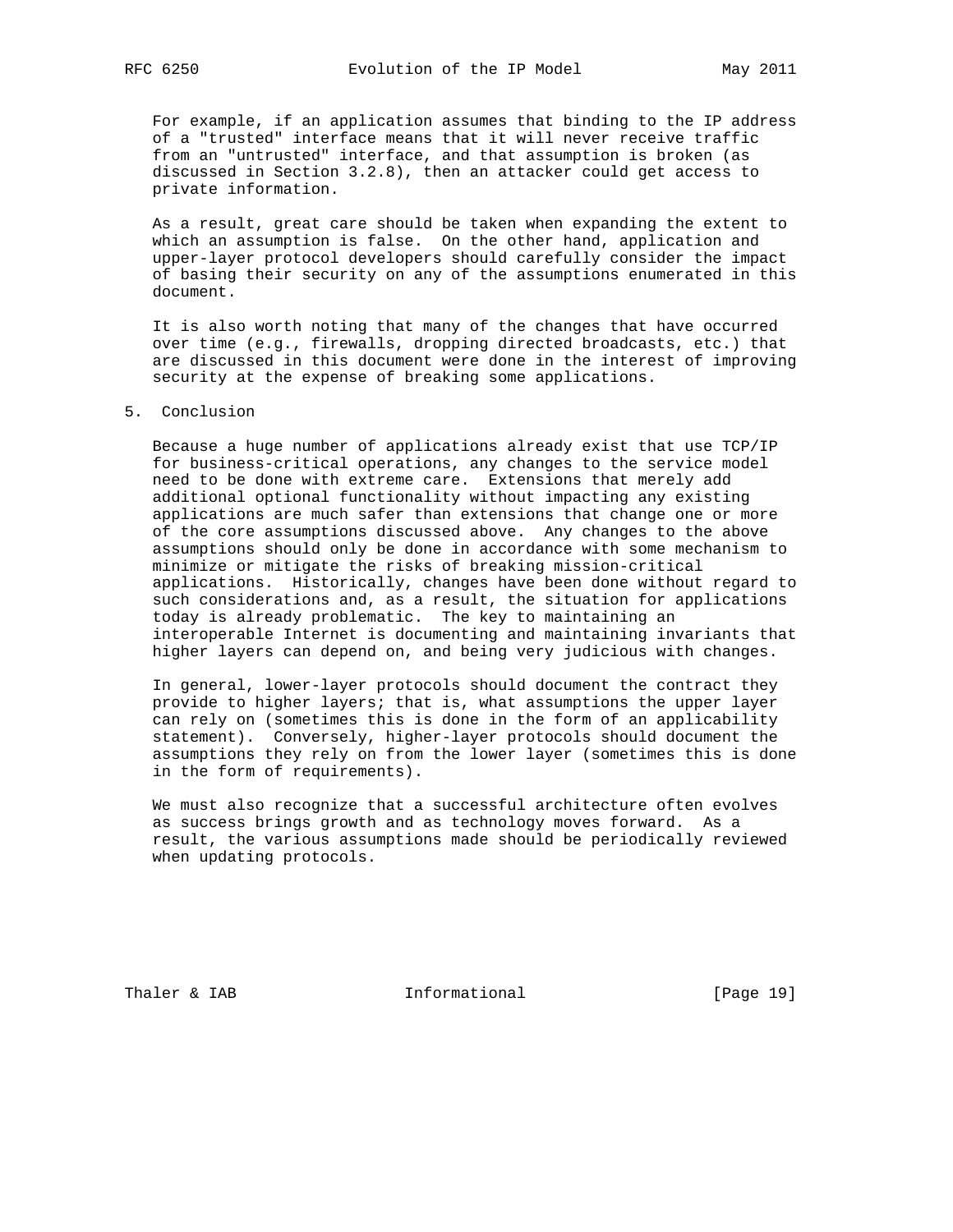6. Acknowledgements

 Chris Hopps, Dow Street, Phil Hallam-Baker, and others provided helpful discussion on various points that led to this document. Iain Calder, Brian Carpenter, Jonathan Rosenberg, Erik Nordmark, Alain Durand, and Iljitsch van Beijnum also provided valuable feedback.

7. IAB Members at the Time of This Writing

 Loa Andersson Gonzalo Camarillo Stuart Cheshire Russ Housley Olaf Kolkman Gregory Lebovitz Barry Leiba Kurtis Lindqvist Andrew Malis Danny McPherson David Oran Dave Thaler Lixia Zhang

8. IAB Members at the Time of Approval

 Bernard Aboba Marcelo Bagnulo Ross Callon Spencer Dawkins Russ Housley John Klensin Olaf Kolkman Danny McPherson Jon Peterson Andrei Robachevsky Dave Thaler Hannes Tschofenig

9. References

9.1. Normative References

 [RFC0791] Postel, J., "Internet Protocol", STD 5, RFC 791, September 1981.

 [RFC1112] Deering, S., "Host extensions for IP multicasting", STD 5, RFC 1112, August 1989.

| [Page $20$ ]<br>Informational<br>Thaler & IAB |
|-----------------------------------------------|
|-----------------------------------------------|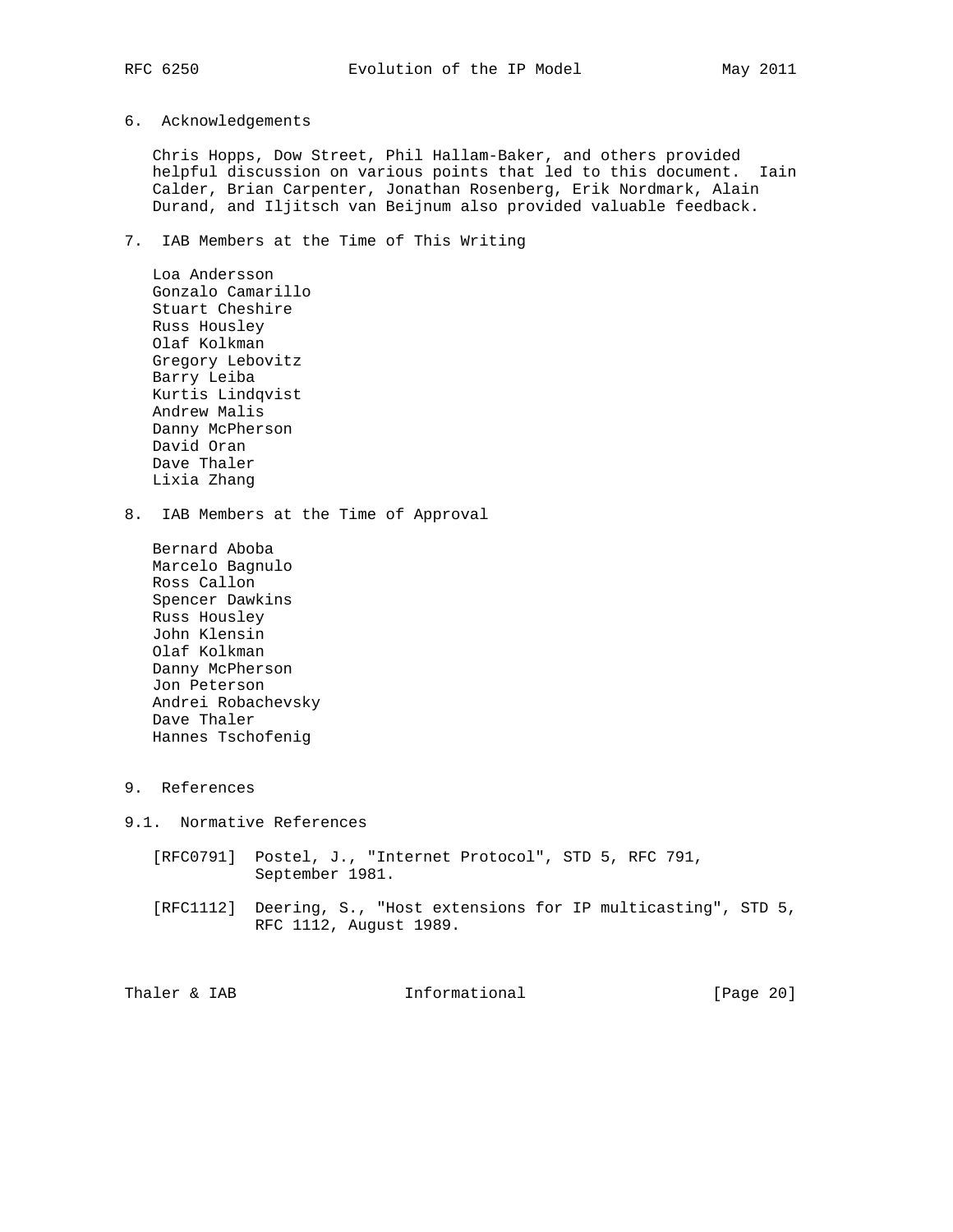- - [RFC1122] Braden, R., "Requirements for Internet Hosts Communication Layers", STD 3, RFC 1122, October 1989.
	- [RFC1546] Partridge, C., Mendez, T., and W. Milliken, "Host Anycasting Service", RFC 1546, November 1993.
	- [RFC2461] Narten, T., Nordmark, E., and W. Simpson, "Neighbor Discovery for IP Version 6 (IPv6)", RFC 2461, December 1998.
	- [RFC2644] Senie, D., "Changing the Default for Directed Broadcasts in Routers", BCP 34, RFC 2644, August 1999.
	- [RFC4301] Kent, S. and K. Seo, "Security Architecture for the Internet Protocol", RFC 4301, December 2005.
	- [RFC4861] Narten, T., Nordmark, E., Simpson, W., and H. Soliman, "Neighbor Discovery for IP version 6 (IPv6)", RFC 4861, September 2007.
- 9.2. Informative References
	- [ANYCAST] McPherson, D. and D. Oran, "Architectural Considerations of IP Anycast", Work in Progress, February 2010.
	- [BOSH] Paterson, I., Smith, D., Saint-Andre, P., and J. Moffitt, "Bidirectional-streams Over Synchronous HTTP (BOSH)", XEP 0124, 2010, <http://xmpp.org/extensions/xep-0124.html>.
	- [IEN019] Shoch, J., "A note on Inter-Network Naming, Addressing, and Routing", IEN 19, January 1978, <http://www.rfc-editor.org/ien/ien19.txt>.
	- [IEN023] Cohen, D., "On Names, Addresses and Routings", IEN 23, January 1978, <http://www.rfc-editor.org/ien/ien23.txt>.
	- [IEN028] Postel, J., "Draft Internetwork Protocol Specification", IEN 28, February 1978, <http://www.rfc-editor.org/ien/ien28.pdf>.
	- [IEN135] Sunshine, C. and J. Postel, "Addressing Mobile Hosts in the ARPA Internet Environment", IEN 135, March 1980, <http://www.rfc-editor.org/ien/ien135.txt>.
	- [MCAST4] Internet Assigned Numbers Authority, "IPv4 Multicast Addresses", <http://www.iana.org/assignments/multicast-addresses>.

Thaler & IAB  $\qquad \qquad$  Informational [Page 21]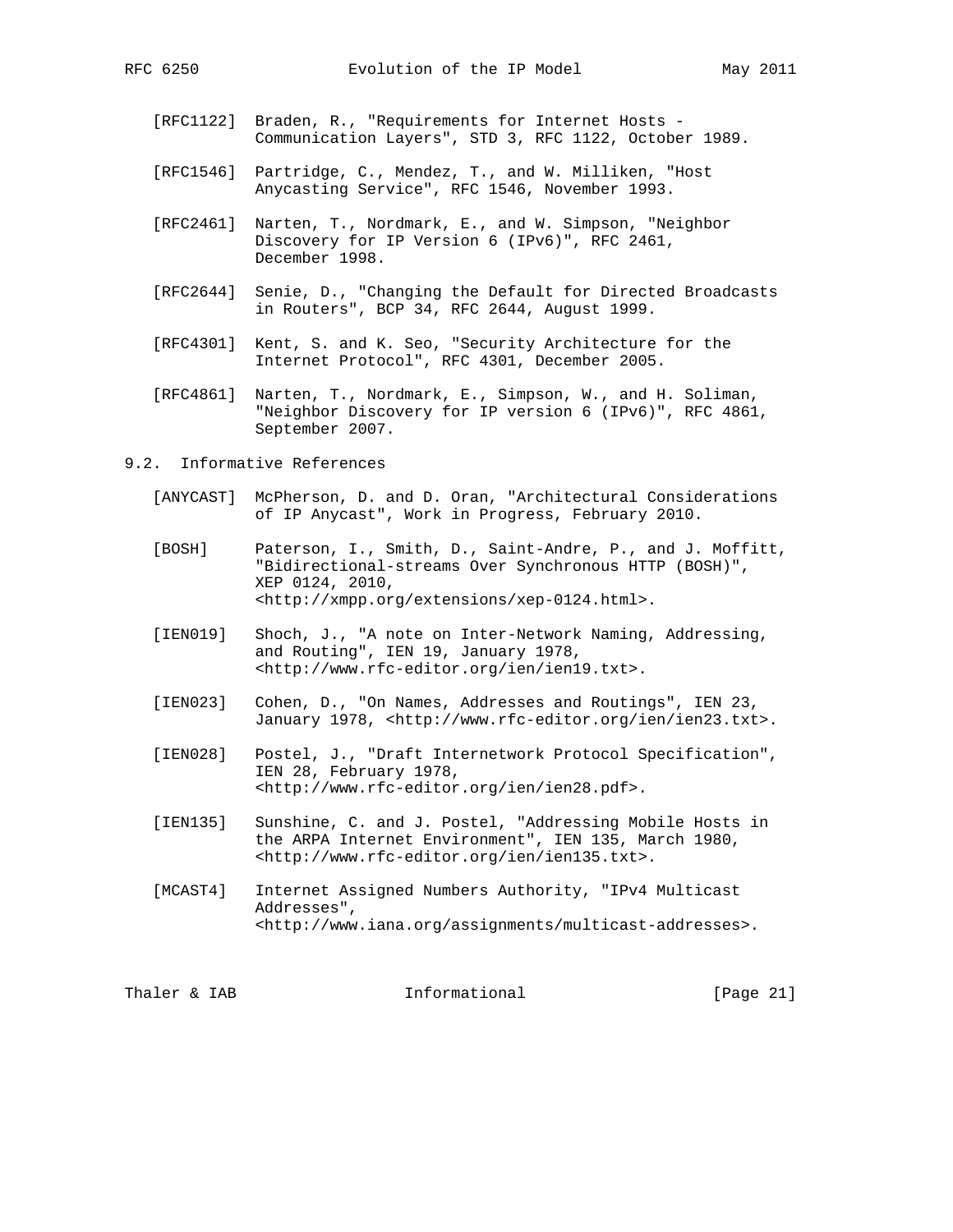- [MCAST6] Internet Assigned Numbers Authority, "INTERNET PROTOCOL VERSION 6 MULTICAST ADDRESSES", <http://www.iana.org/assignments/ ipv6-multicast-addresses>.
- [NEWARCH] Clark, D., et al., "New Arch: Future Generation Internet Architecture", Air Force Research Laboratory Technical Report AFRL-IF-RS-TR-2004-235, August 2004, <http:// www.dtic.mil/cgi-bin/ GetTRDoc?AD=ADA426770&Location=U2&doc=GetTRDoc.pdf>.
- [ON-OFF-LINK] Singh, H., Beebee, W., and E. Nordmark, "IPv6 Subnet Model", Work in Progress, February 2008.
- [PROTOCOLS] Internet Assigned Numbers Authority, "Protocol Numbers", <http://www.iana.org/assignments/protocol-numbers>.
- [REORDER] Bennett, J., Partridge, C., and N. Shectman, "Packet reordering is not pathological network behavior", IEEE/ACM Transactions on Networking, Vol. 7, No. 6, December 1999.
- [RFC0793] Postel, J., "Transmission Control Protocol", STD 7, RFC 793, September 1981.
- [RFC0925] Postel, J., "Multi-LAN address resolution", RFC 925, October 1984.
- [RFC0959] Postel, J. and J. Reynolds, "File Transfer Protocol", STD 9, RFC 959, October 1985.
- [RFC1191] Mogul, J. and S. Deering, "Path MTU discovery", RFC 1191, November 1990.
- [RFC1812] Baker, F., "Requirements for IP Version 4 Routers", RFC 1812, June 1995.
- [RFC1918] Rekhter, Y., Moskowitz, R., Karrenberg, D., Groot, G., and E. Lear, "Address Allocation for Private Internets", BCP 5, RFC 1918, February 1996.
- [RFC1958] Carpenter, B., "Architectural Principles of the Internet", RFC 1958, June 1996.
- [RFC1981] McCann, J., Deering, S., and J. Mogul, "Path MTU Discovery for IP version 6", RFC 1981, August 1996.

Thaler & IAB **Informational** [Page 22]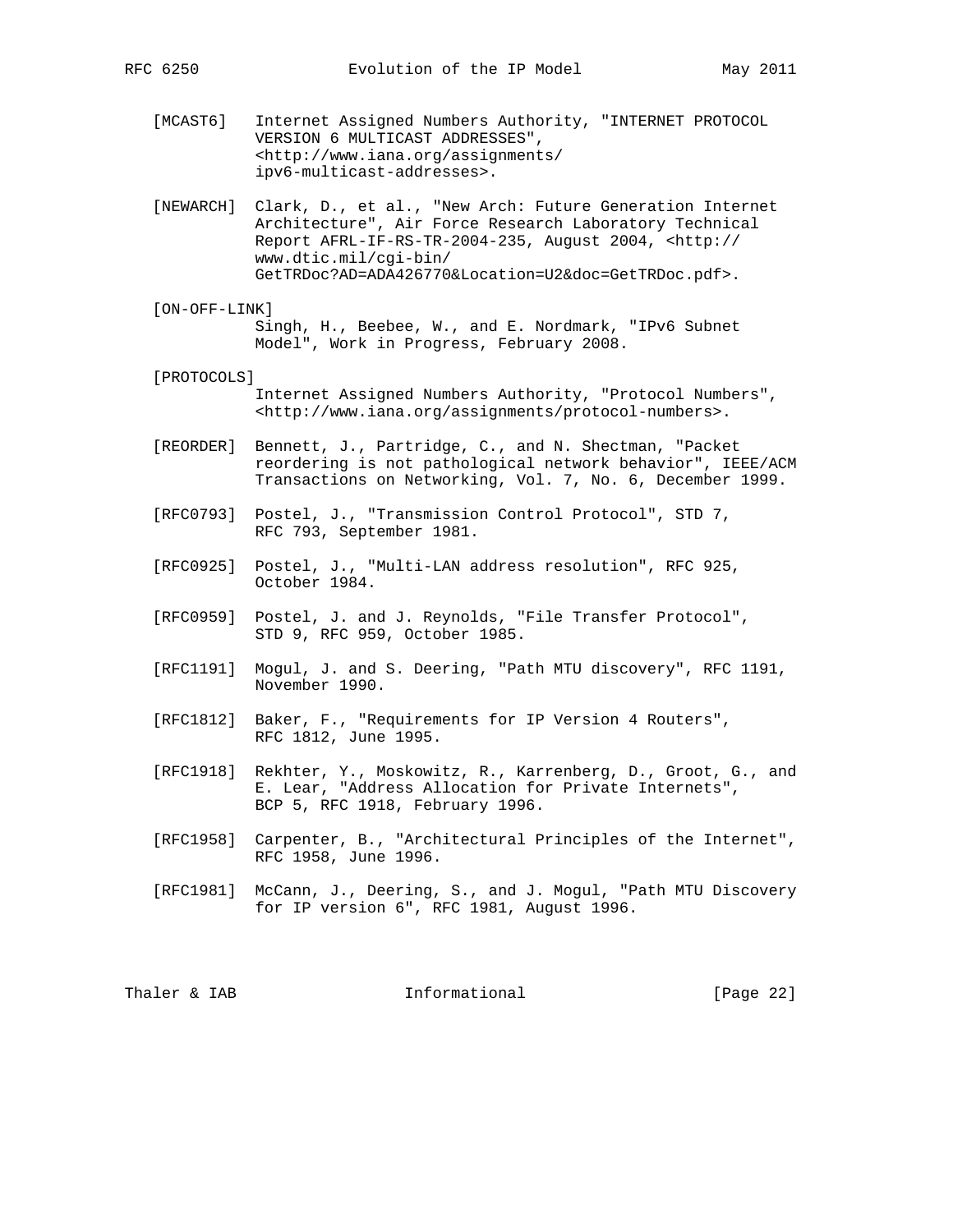- [RFC2101] Carpenter, B., Crowcroft, J., and Y. Rekhter, "IPv4 Address Behaviour Today", RFC 2101, February 1997.
- [RFC2491] Armitage, G., Schulter, P., Jork, M., and G. Harter, "IPv6 over Non-Broadcast Multiple Access (NBMA) networks", RFC 2491, January 1999.
- [RFC2767] Tsuchiya, K., HIGUCHI, H., and Y. Atarashi, "Dual Stack Hosts using the "Bump-In-the-Stack" Technique (BIS)", RFC 2767, February 2000.
- [RFC2775] Carpenter, B., "Internet Transparency", RFC 2775, February 2000.
- [RFC2923] Lahey, K., "TCP Problems with Path MTU Discovery", RFC 2923, September 2000.
- [RFC2979] Freed, N., "Behavior of and Requirements for Internet Firewalls", RFC 2979, October 2000.
- [RFC2991] Thaler, D. and C. Hopps, "Multipath Issues in Unicast and Multicast Next-Hop Selection", RFC 2991, November 2000.
- [RFC2993] Hain, T., "Architectural Implications of NAT", RFC 2993, November 2000.
- [RFC3021] Retana, A., White, R., Fuller, V., and D. McPherson, "Using 31-Bit Prefixes on IPv4 Point-to-Point Links", RFC 3021, December 2000.
- [RFC3069] McPherson, D. and B. Dykes, "VLAN Aggregation for Efficient IP Address Allocation", RFC 3069, February 2001.
- [RFC3077] Duros, E., Dabbous, W., Izumiyama, H., Fujii, N., and Y. Zhang, "A Link-Layer Tunneling Mechanism for Unidirectional Links", RFC 3077, March 2001.
- [RFC3338] Lee, S., Shin, M-K., Kim, Y-J., Nordmark, E., and A. Durand, "Dual Stack Hosts Using "Bump-in-the-API" (BIA)", RFC 3338, October 2002.
- [RFC3550] Schulzrinne, H., Casner, S., Frederick, R., and V. Jacobson, "RTP: A Transport Protocol for Real-Time Applications", STD 64, RFC 3550, July 2003.
- [RFC3552] Rescorla, E. and B. Korver, "Guidelines for Writing RFC Text on Security Considerations", BCP 72, RFC 3552, July 2003.

Thaler & IAB **Informational** [Page 23]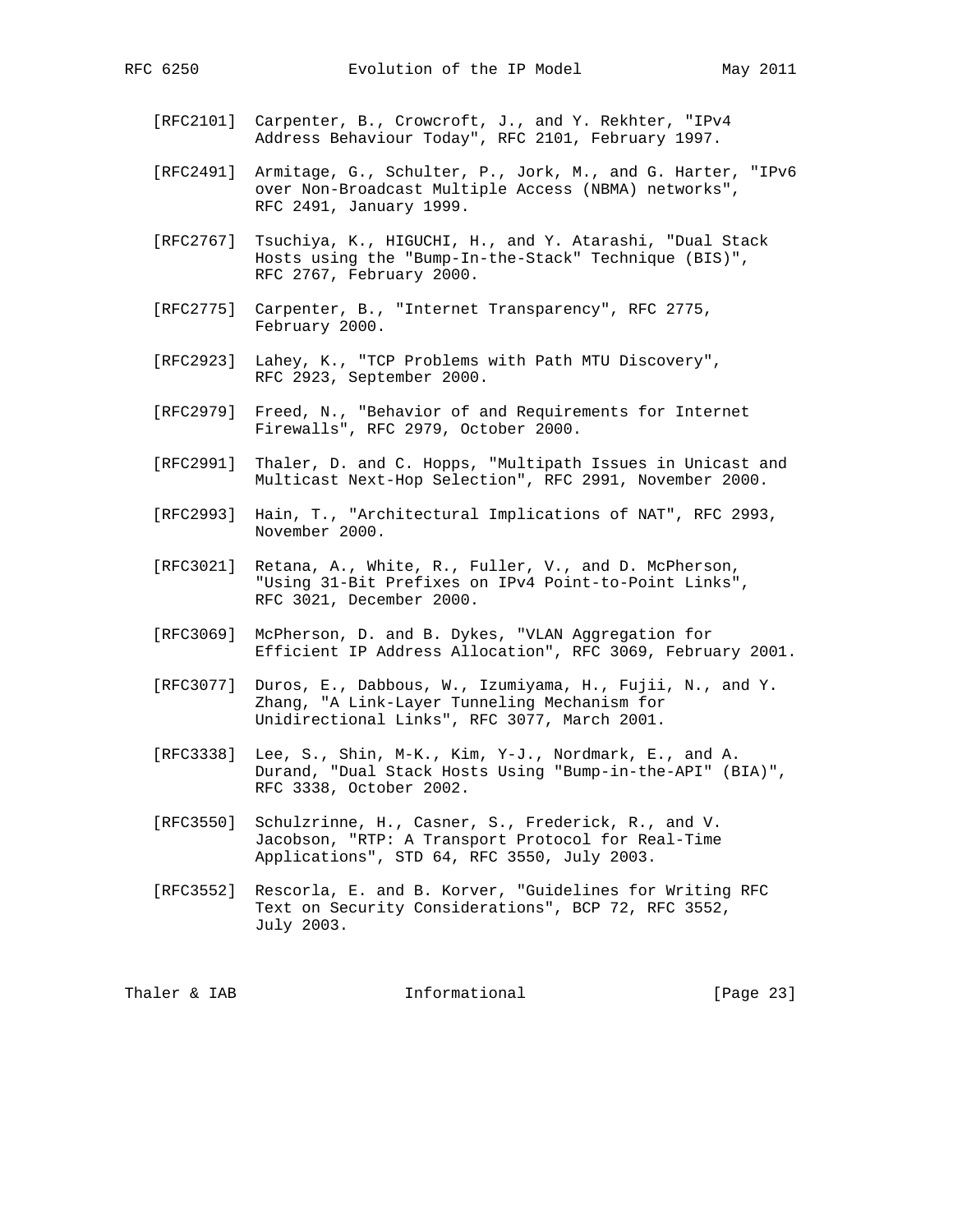- [RFC3618] Fenner, B. and D. Meyer, "Multicast Source Discovery Protocol (MSDP)", RFC 3618, October 2003.
- [RFC3775] Johnson, D., Perkins, C., and J. Arkko, "Mobility Support in IPv6", RFC 3775, June 2004.
- [RFC3819] Karn, P., Bormann, C., Fairhurst, G., Grossman, D., Ludwig, R., Mahdavi, J., Montenegro, G., Touch, J., and L. Wood, "Advice for Internet Subnetwork Designers", BCP 89, RFC 3819, July 2004.
- [RFC3927] Cheshire, S., Aboba, B., and E. Guttman, "Dynamic Configuration of IPv4 Link-Local Addresses", RFC 3927, May 2005.
- [RFC3972] Aura, T., "Cryptographically Generated Addresses (CGA)", RFC 3972, March 2005.
- [RFC4007] Deering, S., Haberman, B., Jinmei, T., Nordmark, E., and B. Zill, "IPv6 Scoped Address Architecture", RFC 4007, March 2005.
- [RFC4380] Huitema, C., "Teredo: Tunneling IPv6 over UDP through Network Address Translations (NATs)", RFC 4380, February 2006.
- [RFC4423] Moskowitz, R. and P. Nikander, "Host Identity Protocol (HIP) Architecture", RFC 4423, May 2006.
- [RFC4601] Fenner, B., Handley, M., Holbrook, H., and I. Kouvelas, "Protocol Independent Multicast - Sparse Mode (PIM-SM): Protocol Specification (Revised)", RFC 4601, August 2006.
- [RFC4786] Abley, J. and K. Lindqvist, "Operation of Anycast Services", BCP 126, RFC 4786, December 2006.
- [RFC4821] Mathis, M. and J. Heffner, "Packetization Layer Path MTU Discovery", RFC 4821, March 2007.
- [RFC4890] Davies, E. and J. Mohacsi, "Recommendations for Filtering ICMPv6 Messages in Firewalls", RFC 4890, May 2007.
- [RFC4903] Thaler, D., "Multi-Link Subnet Issues", RFC 4903, June 2007.
- [RFC4948] Andersson, L., Davies, E., and L. Zhang, "Report from the IAB workshop on Unwanted Traffic March 9-10, 2006", RFC 4948, August 2007.

Thaler & IAB **Informational** [Page 24]